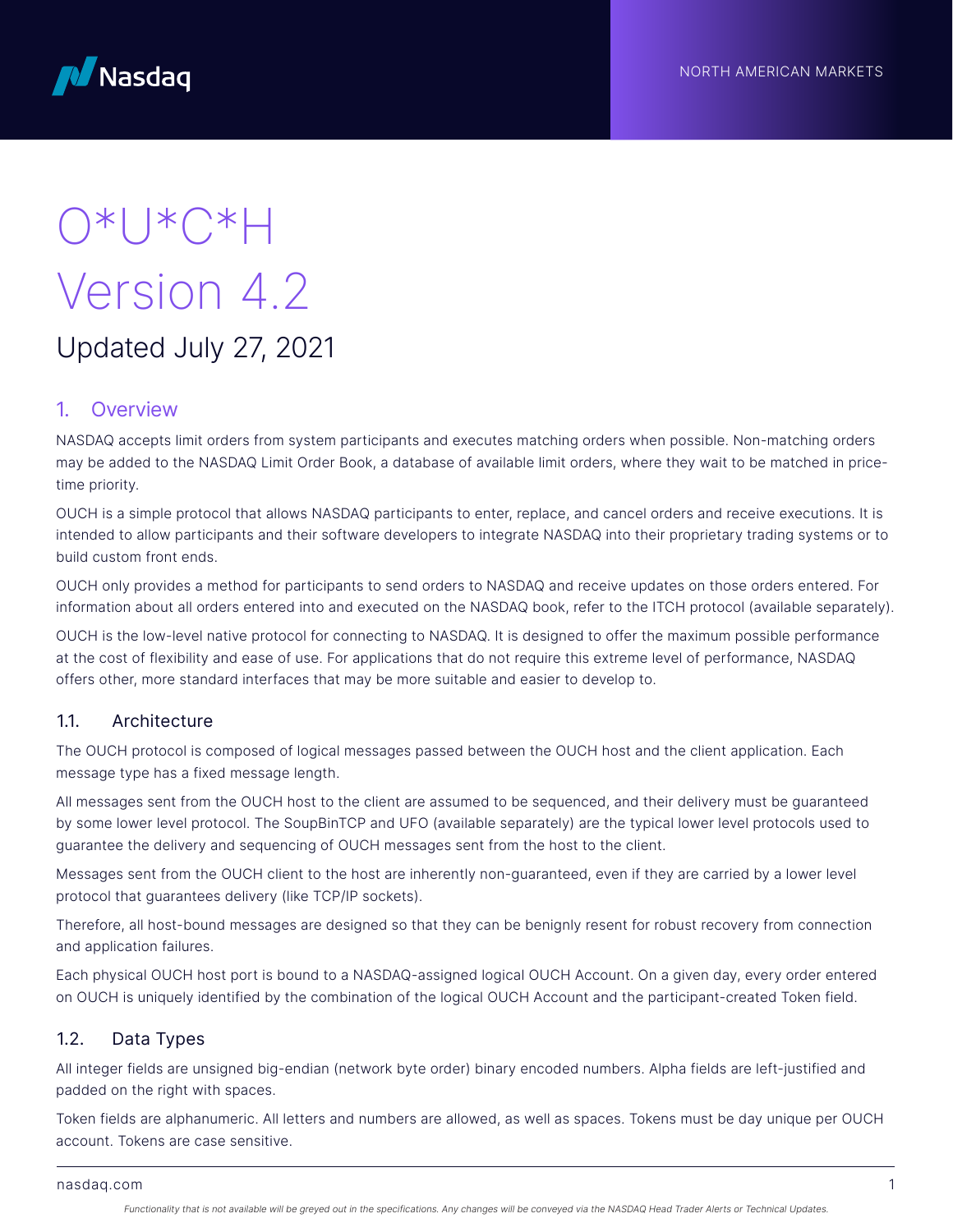Prices are integer fields. When converted to a decimal format, prices are in fixed point format with 6 whole number places followed by 4 decimal digits. The maximum price in OUCH 4.2 is \$199,999.9900 (decimal, 7735939C hex). When entering market orders for a cross, use the special price of \$214,748.3647 (decimal, 7FFFFFFF hex).

Time in Force fields are also integer fields. Time in force specifies how many seconds the order should live. This allows participants to control when an order expires. Special values for Time in Force are listed below. Values larger than 99,999 is considered invalid and orders will only be open during system hours.

#### Special Values for Time in Force

| Value             | Explanation                                                                                                                                                       |
|-------------------|-------------------------------------------------------------------------------------------------------------------------------------------------------------------|
| $0(0$ hex)        | Immediate or cancel - If no match for the order is available at the moment the order is accepted, any<br>unexecuted shares in the order are immediately canceled. |
| 99998 (1869E hex) | Market Hours — Indicates that the order should live until the market close on the primary market for the<br>security                                              |
| 99999 (1869F hex) | System Hours – Indicates that the order should live until the end of the NASDAQ trading day                                                                       |
| 99996 (1869C hex) | Extended Trading Close – Indicates that the order should live until the conclusion of the Extended Trading<br>Close for the security                              |

## 1.3. Fault Redundancy

A single OUCH Account can be bound to multiple physical OUCH machines. These OUCH machines then act as mirrors of each other for fault redundancy. In this configuration, both machines are able to accept orders and cancel requests, and any outbound messages would be simultaneously generated by both physical OUCH hosts.

## 1.4. Service Bureau Configuration

A single OUCH Account can accept orders from one or more firms, allowing a service bureau configuration. The service bureau OUCH Account must be specifically authorized to enter trades on behalf of each represented participant with a NASDAQ Service Bureau Agreement, available separately. Once an agreement has been submitted, the OUCH Account set up as the service bureau may enter orders for the represented firm by putting the represented firm's Market Maker Identifier in the Firm field upon order entry.

## 2. Inbound Messages

Inbound messages are sent from the participant's application to the OUCH host. They are not sequenced. All Inbound Messages may be repeated benignly. This gives the client the ability to re-send any Inbound message if it is uncertain whether NASDAQ received it in the case of a connection loss or an application error.

The idea of benign inbound message retransmission with end-to-end acknowledgement is fundamental to NASDAQ's failover redundancy. If your connection ever fails, there is no way for you to know if pending messages actually made it over the link before the failure. A robust OUCH client can safely re-send any pending messages over a mirrored link without worrying about generating duplicates. This applies to NASDAQ's disaster fail over capability as well; if NASDAQ ever needs to fail over to the backup site, some messages sent at the moment of the failure may be lost. A robust application can simply re-send the pending messages, making the fail over seamless to the end user.

All inbound messages on an OUCH port are processed sequentially. This guarantees that if two orders are entered consecutively on the same connection, the first order entered will always be accepted first.

## 2.1. Enter Order Message

The Enter Order Message lets you enter a new order into NASDAQ.

Each new order must have an Order Token that is unique for that day and that logical OUCH account. If you send a valid order, you should receive an acknowledgement as an Accepted Message or an Atomically Accepted and Canceled Message.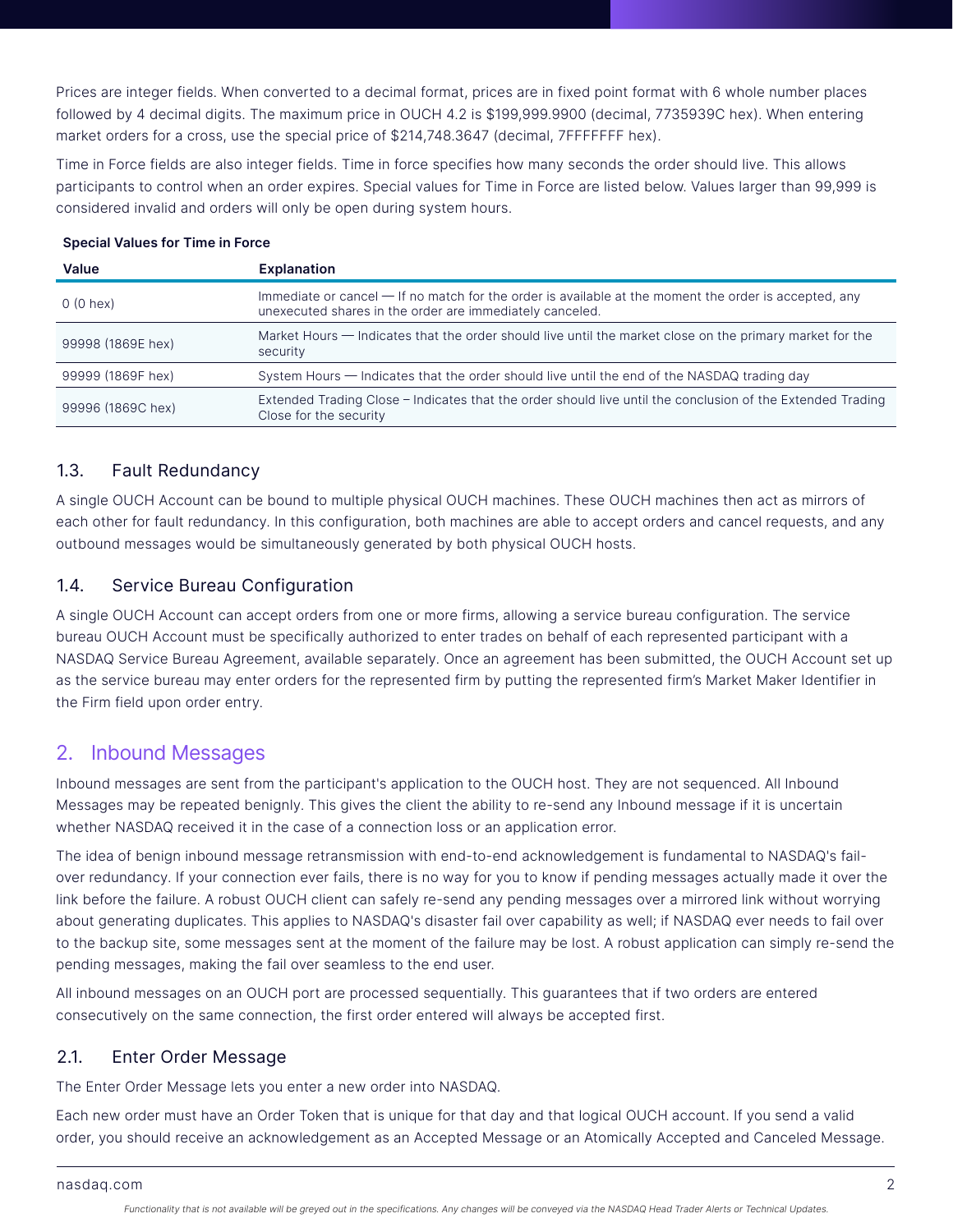If you send an Enter Order Message with a previously used Order Token, the new order will be ignored.

## Enter Order Message

| Name                      | <b>Offset</b> | Len            | Value                                     | <b>Notes</b>                                                                                                                                                                                                                                                                                                                      |
|---------------------------|---------------|----------------|-------------------------------------------|-----------------------------------------------------------------------------------------------------------------------------------------------------------------------------------------------------------------------------------------------------------------------------------------------------------------------------------|
| <b>Type</b>               | $\circ$       | 1              | $^{\prime\prime}$ $\bigcirc$ <sup>"</sup> | Identifies this message as Enter Order Message type                                                                                                                                                                                                                                                                               |
| Order Token               | $\mathbf{1}$  | 14             | Token                                     | As described above in Data Types. You can put any<br>information you like. Token must be day- unique for each<br>OUCH account.                                                                                                                                                                                                    |
| <b>Buy/Sell Indicator</b> | 15            | 1              | Alpha                                     | " $B" = buy order$<br>" $S$ " = sell order<br>"T" = sell short, client affirms ability to borrow securities<br>in good deliverable form for delivery within three business<br>days<br>"E" = sell short exempt, client affirms ability to borrow<br>securities in good deliverable form for delivery within three<br>business days |
| <b>Shares</b>             | 16            | 4              | Integer                                   | Total number of shares. Must be greater than zero and less<br>than 1,000,000                                                                                                                                                                                                                                                      |
| Stock                     | 20            | 8              | Alpha                                     | Stock Symbol                                                                                                                                                                                                                                                                                                                      |
|                           |               |                |                                           | The price of the order.                                                                                                                                                                                                                                                                                                           |
| Price                     | 28            | $\overline{4}$ | Integer                                   | Please refer to the section in Data Types for more<br>clarification.                                                                                                                                                                                                                                                              |
|                           |               |                |                                           | The number of seconds that this order should live before<br>being automatically canceled.                                                                                                                                                                                                                                         |
| Time in Force             | 32            | 4              | Integer                                   | Special values for Time in Force are listed in Data Types<br>above.                                                                                                                                                                                                                                                               |
| Firm                      | 36            | 4              | Alpha                                     | This field should contain all caps. Firm Identifier for the<br>order entry firm. One logical OUCH Account can potentially<br>enter orders for multiple firms in a Service Bureau<br>configuration. If this field is blank-filled, the default firm for<br>the OUCH Account will be used.                                          |
|                           |               |                |                                           | "A" = Attributable-Price to Display                                                                                                                                                                                                                                                                                               |
|                           |               |                |                                           | "Y" = Anonymous-Price to Comply                                                                                                                                                                                                                                                                                                   |
|                           |               |                |                                           | " $N$ " = Non-Display                                                                                                                                                                                                                                                                                                             |
|                           |               |                |                                           | " $P" = Post-Only$                                                                                                                                                                                                                                                                                                                |
|                           |               |                |                                           | "I" = Imbalance-Only (for opening and closing cross only)                                                                                                                                                                                                                                                                         |
|                           |               |                |                                           | "M" = Mid-Point Peg                                                                                                                                                                                                                                                                                                               |
| Display                   | 40            | 1              | Alpha                                     | "W" = Mid-Point Peg Post Only                                                                                                                                                                                                                                                                                                     |
|                           |               |                |                                           | "L" = Post-Only and Attributable - Price to Display                                                                                                                                                                                                                                                                               |
|                           |               |                |                                           | "O" = Retail Order Type 1                                                                                                                                                                                                                                                                                                         |
|                           |               |                |                                           | "T" = Retail Order Type 2<br>"Q" = Retail Price Improvement Order                                                                                                                                                                                                                                                                 |
|                           |               |                |                                           | "m" = Mid-Point Peg and Mid-Point Trade Now                                                                                                                                                                                                                                                                                       |
|                           |               |                |                                           | "n" = Non-Display and Mid-Point Trade Now                                                                                                                                                                                                                                                                                         |
|                           |               |                |                                           | "B" = M-ELO and Continuous Book Midpoint                                                                                                                                                                                                                                                                                          |
|                           |               |                |                                           | Values other than "A", "P", or "R" will be converted to "O" =<br>Other                                                                                                                                                                                                                                                            |
| Capacity                  | 41            | 1              | Alpha                                     | " $A$ " = agency                                                                                                                                                                                                                                                                                                                  |
|                           |               |                |                                           | " $P" = principal$                                                                                                                                                                                                                                                                                                                |
|                           |               |                |                                           | $"R" = riskless$                                                                                                                                                                                                                                                                                                                  |
| Intermarket Sweep         | 42            | 1              | Alpha                                     | " $Y'' =$ eligible<br>"N" = not eligible                                                                                                                                                                                                                                                                                          |
| Eligibility               |               |                |                                           | "y" = Trade-at Intermarket Sweep Order                                                                                                                                                                                                                                                                                            |
|                           |               |                |                                           |                                                                                                                                                                                                                                                                                                                                   |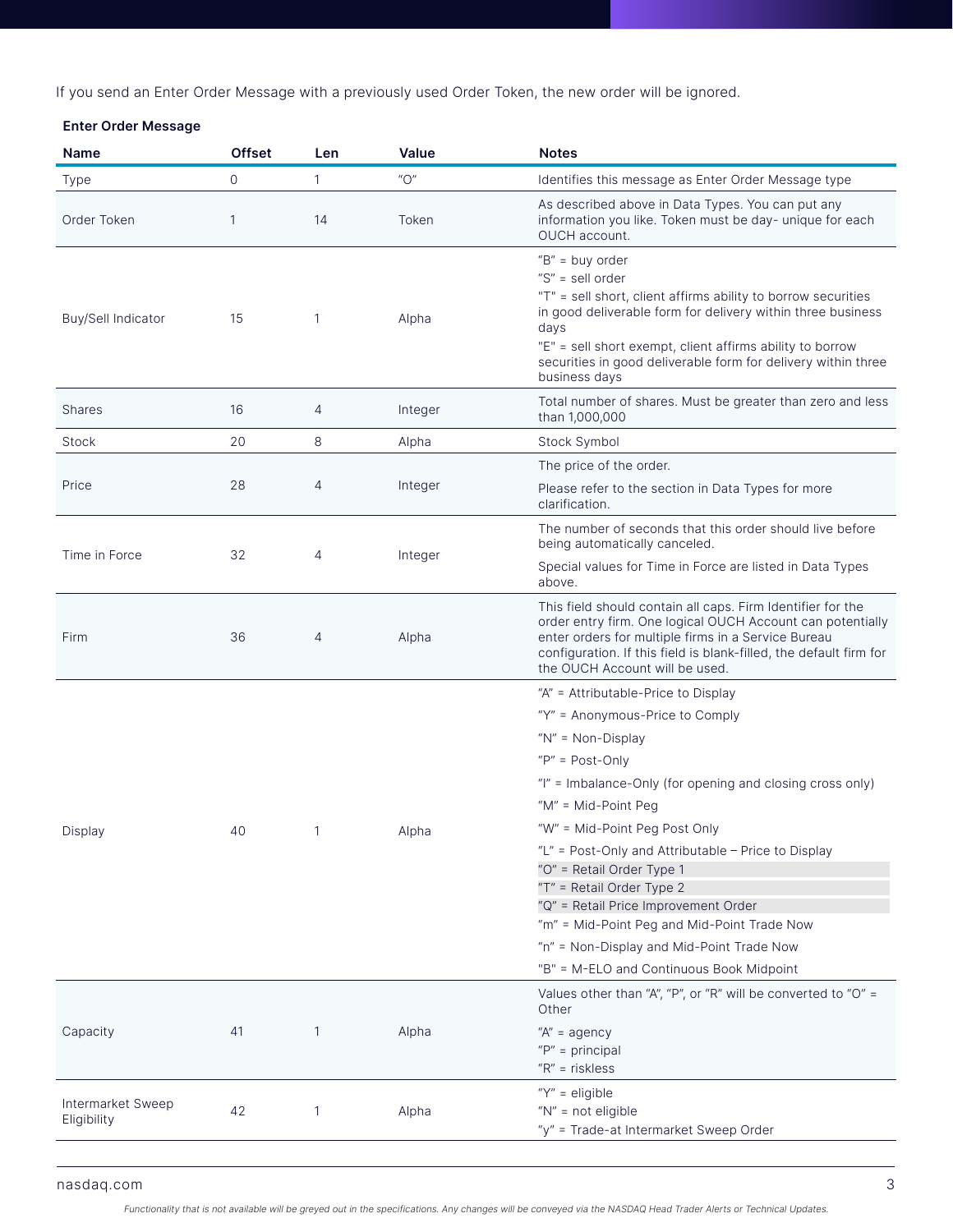#### Enter Order Message

| <b>Name</b>      | <b>Offset</b> | Len | Value   | <b>Notes</b>                                                                                                                                                                                                                                               |
|------------------|---------------|-----|---------|------------------------------------------------------------------------------------------------------------------------------------------------------------------------------------------------------------------------------------------------------------|
| Minimum Quantity | 43            | 4   | Integer | Specifies the minimum acceptable quantity to execute                                                                                                                                                                                                       |
| Cross Type       | 47            |     | Alpha   | "N" = No cross (continuous market)<br>"O" = Opening cross<br>" $C$ " = Closing cross<br>"H" = Halt/IPO cross (Must be market price, refer to Prices<br>in Data Types)<br>"S" = Supplemental Order<br>$E'' =$ Extended Life<br>"A" = Extended Trading Close |
| Customer Type    | 48            |     | Alpha   | Indicates if the order is a retail designated order (optional<br>field)<br>"R" = Retail designated order<br>"N" = Not a retail designated order<br><space> = use the default configured on the port for your<br/>firm</space>                              |

## 2.2. Replace Order Message

The Replace Order Message allows you to alter most of the attributes of an order in a single message. This is more efficient than canceling an existing order and immediately succeeding it with a new order. Replacing an order always gives it a new timestamp for its time priority on the book. If you wish you simply partially cancel an order and retain its time priority, send a Cancel Order Message instead.

There are two Order Tokens in the Replace Order Message. The first must be filled out with the Order Token of the existing order; the second must be a new Order Token for the replacement. The replacement Order Token must be unique in the same way as Order Tokens are in the Enter Order Message, and replacement Order Tokens may not be the same as Tokens sent in Enter Order Messages. Any replacement Order Token that has already been used in another Enter Order Message or Replace Order Message will be ignored.

NASDAQ may respond to the Replace Order Message in several ways:

- 1. If the order for the existing Order Token is no longer live or if the replacement Order Token was already used, the replacement will be silently ignored.
- 2. If the order for the existing Order Token is live but the details of the replace are invalid (e.g.: new Shares >= 1,000,000), a Canceled Order Message will take the existing order out of the book. The replacement Order Token will not be consumed, and may be reused in this case.
- 3. If the order for the existing Order Token is live but the existing order cannot be canceled (e.g.: the existing Order is a cross order in the late period), there will be a Reject Message. This reject message denotes that no change has occurred to the existing order; the existing order remains fully intact with its original instructions. The Reject Message consumes the replacement Order Token, so the replacement Order Token may not be reused.
- 4. If the order for the existing Order Token is live and can be replaced, you will receive either a Replaced Message or an Atomically Replaced and Canceled Message.

Replace Order Messages may be chained together, so that a single order is replaced over and over again. There is no limit to the number of replaces; however no single order/replace chain may execute more than 999,999 shares cumulatively.

The Shares on the replace denote the total number of shares liable for the whole chain. Here is an example:

Enter Order Message for 500 shares Accepted Message for 500 shares Executed Message for 100 shares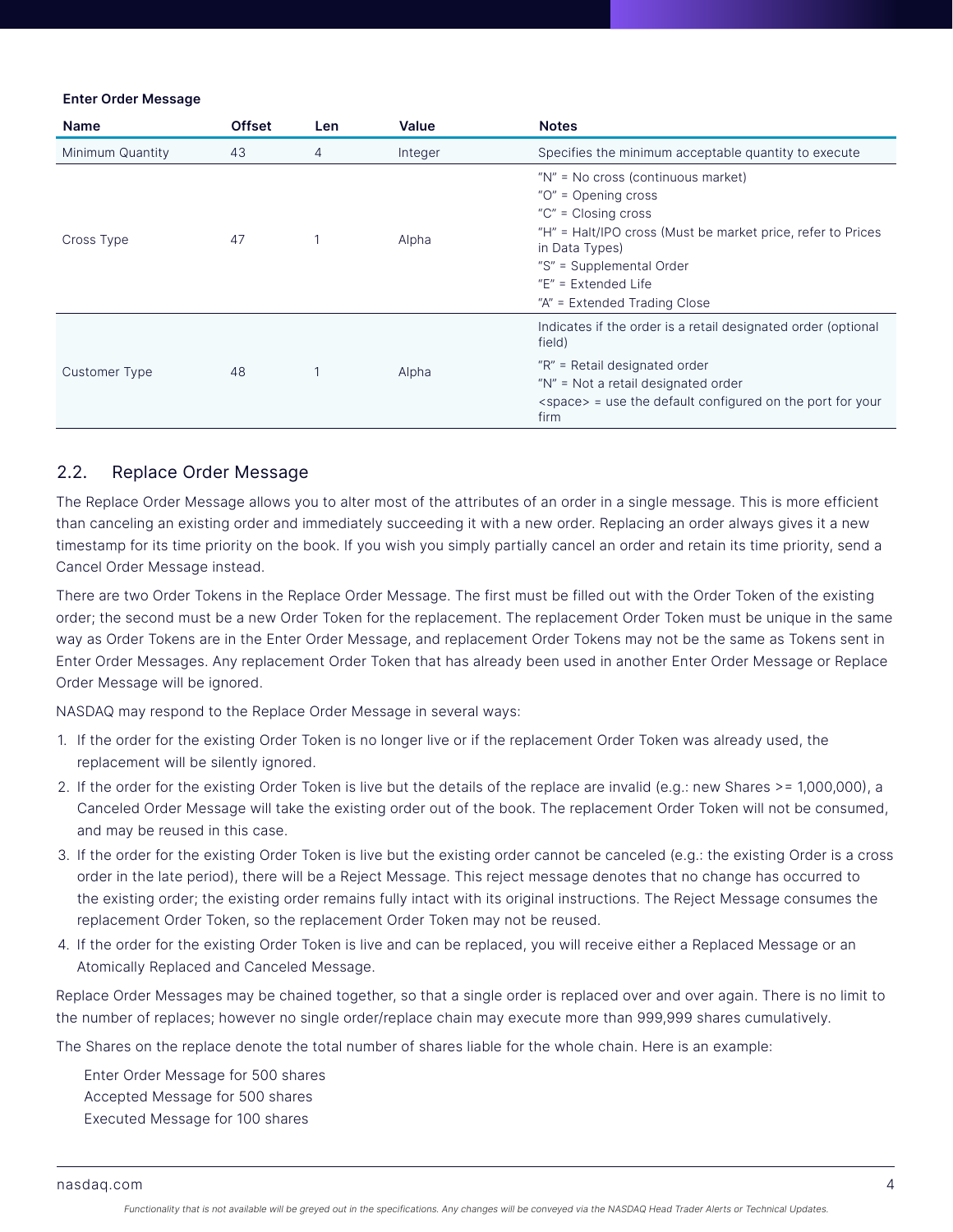At this point, you decide to replace the order. If you want to be exposed for

- a. the remaining 400 shares, send the Replace Order Message with 500 Shares. This 500 equals the 400 exposed plus the 100 previously executed.
- b. a new 500 shares, send the Replace Order Message with 600 Shares. This 600 equals the 500 new shares plus the 100 previously executed.

This may seem a bit confusing at first, but it inhibits the risk of double-liability throughout the order/replace chain.

| nopiaoo oraor mossago            |               |              |          |                                                                                                                                                                                                                                                                                                                                                                                                                                                                                                                                             |
|----------------------------------|---------------|--------------|----------|---------------------------------------------------------------------------------------------------------------------------------------------------------------------------------------------------------------------------------------------------------------------------------------------------------------------------------------------------------------------------------------------------------------------------------------------------------------------------------------------------------------------------------------------|
| <b>Name</b>                      | <b>Offset</b> | Len.         | Value    | <b>Notes</b>                                                                                                                                                                                                                                                                                                                                                                                                                                                                                                                                |
| <b>Type</b>                      | $\Omega$      | $\mathbf{1}$ | $''$ []" | Identifies this message as Replace Order Message type                                                                                                                                                                                                                                                                                                                                                                                                                                                                                       |
|                                  |               |              |          | This must be filled out with the exact Order                                                                                                                                                                                                                                                                                                                                                                                                                                                                                                |
| <b>Existing Order Token</b>      | $\mathbf{1}$  | 14           | Token    | Token sent on the Enter Order Message or last Replace<br>Order Message.                                                                                                                                                                                                                                                                                                                                                                                                                                                                     |
|                                  |               |              |          |                                                                                                                                                                                                                                                                                                                                                                                                                                                                                                                                             |
| Replacement Order Token 15       |               | 14           | Token    | As described above in Data Types. You can put any<br>information you like. Token must be day-unique for each<br>OUCH account.                                                                                                                                                                                                                                                                                                                                                                                                               |
| <b>Shares</b>                    | 29            | 4            | Integer  | Total number of shares liable, inclusive of previous<br>executions and Self Match Prevention decremented shares<br>on this order chain. Must be greater than zero and less<br>than 1,000,000                                                                                                                                                                                                                                                                                                                                                |
|                                  |               |              |          | The price of the replacement order.                                                                                                                                                                                                                                                                                                                                                                                                                                                                                                         |
| Price                            | 33            | 4            | Integer  | Please refer to the section in Data Types for more<br>clarification.                                                                                                                                                                                                                                                                                                                                                                                                                                                                        |
| Time in Force                    | 37            | 4            | Integer  | The number of seconds that this replacement should live<br>before being automatically canceled. Special values for<br>Time in Force are listed in Data Types above.                                                                                                                                                                                                                                                                                                                                                                         |
| Display                          | 41            | $\mathbf{1}$ | Alpha    | "A" = Attributable-Price to Display<br>"Y" = Anonymous-Price to Comply<br>" $N'' = Non-Display$<br>" $P" = Post-Only$<br>"I" = Imbalance-Only (for opening and closing cross only)<br>"M" = Mid-Point Peg<br>"W" = Mid-Point Peg Post Only<br>"L" = Post-Only and Attributable - Price to Display<br>"O" = Retail Order Type 1<br>"T" = Retail Order Type 2<br>"Q" = Retail Price Improvement Order<br>"m" = Mid-Point Peg and Mid-Point Trade Now<br>"n" = Non-Display and Mid-Point Trade Now<br>"B" = M-ELO and Continuous Book Midpoint |
| Intermarket Sweep<br>Eligibility | 42            | 1            | Alpha    | " $Y'' =$ eligible<br>" $N$ " = not eligible<br>"y" = Trade-at Intermarket Sweep Order                                                                                                                                                                                                                                                                                                                                                                                                                                                      |
| Minimum Quantity                 | 43            | 4            | Integer  | Specifies the minimum acceptable quantity to execute                                                                                                                                                                                                                                                                                                                                                                                                                                                                                        |

## Replace Order Message

## 2.3. Cancel Order Message

The Cancel Order Message is used to request that an order be canceled or reduced. In the Cancel Order Message, you must specify the new "intended order size" for the order. The "intended order size" is the maximum number of shares that can be executed in total after the cancel is applied.

To cancel the entire balance of an order, you would enter a Cancel Order Message with a Shares field of zero.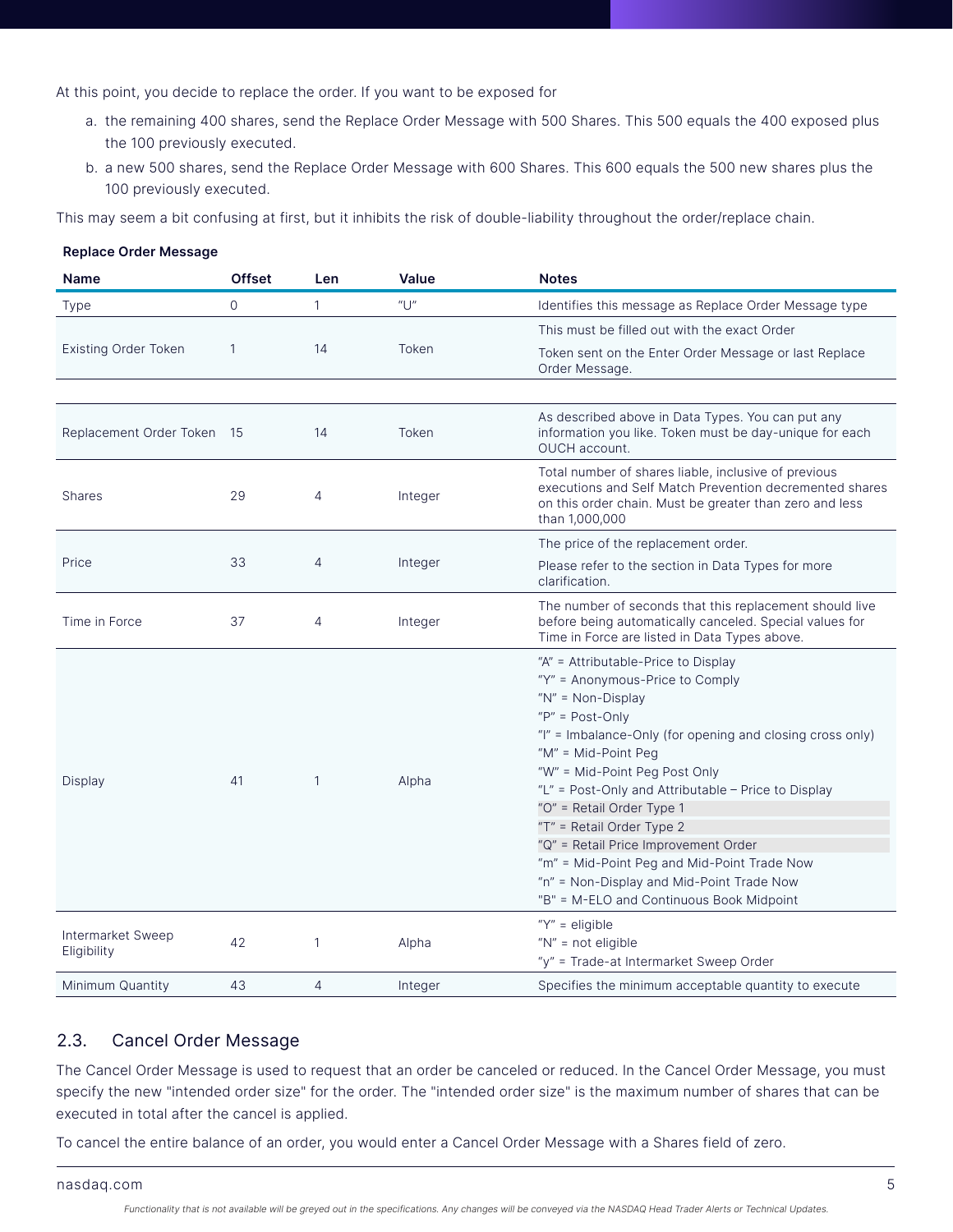#### Cancel Order Message

| Name          | <b>Offset</b> | Len | Value   | <b>Notes</b>                                                                                                                                                                                                                               |
|---------------|---------------|-----|---------|--------------------------------------------------------------------------------------------------------------------------------------------------------------------------------------------------------------------------------------------|
| <b>Type</b>   |               |     | "Х"     | Cancel Order Message                                                                                                                                                                                                                       |
| Order Token   |               | 14  | Token   | The Order Token as was originally transmitted in an Enter<br>Order Message                                                                                                                                                                 |
| <b>Shares</b> | 15            | 4   | Integer | This is the new intended order size. This limits the<br>maximum number of shares that can potentially be<br>executed in total after the cancel is applied. Entering a<br>zero here will cancel any remaining open shares on this<br>order. |

Note that the only acknowledgement to a Cancel Order Message is the resulting Canceled Order Message. There is no "too late to cancel" message since by the time you received it, you would already have gotten the execution. Superfluous Cancel Order Messages are silently ignored.

## 2.4. Modify Order Message

The Modify Order Message is used to request modifications that will not affect order priority on the book unless the share amount is increased. Since priority of the order does not change (exception noted), allowed modifications are restricted to only the ones specified in the message details below.

| <b>Name</b>        | <b>Offset</b> | Len | Value   | <b>Notes</b>                                                                                                                                                                                 |
|--------------------|---------------|-----|---------|----------------------------------------------------------------------------------------------------------------------------------------------------------------------------------------------|
| <b>Type</b>        |               |     | "M"     | Modify Order Message                                                                                                                                                                         |
| Order Token        |               | 14  | Token   | The Order Token as was originally transmitted in an Enter<br>Order Message                                                                                                                   |
| Buy/Sell Indicator | 15            |     | Alpha   | Only following transitions allowed:                                                                                                                                                          |
|                    |               |     |         | $S \rightarrow T$ , $S \rightarrow E$ , $E \rightarrow T$ , $E \rightarrow S$ , $T \rightarrow E$ , $T \rightarrow S$                                                                        |
| <b>Shares</b>      | 16            | 4   | Integer | Total number of shares liable, inclusive of previous<br>executions and Self Match Prevention decremented shares<br>on this order chain. Must be greater than zero and less<br>than 1,000,000 |

## Modify Order Message

## 2.5. Trade Now Message

The Trade Now Message is used to request that an order remove against any available shares of locking contra-side orders. Usage of the Trade Now Message will not affect order priority on the book

#### Trade Now Message

| <b>Name</b> | Offset | ∟en | Value                                 | <b>Notes</b>                                                               |
|-------------|--------|-----|---------------------------------------|----------------------------------------------------------------------------|
| <b>Type</b> |        |     | $^{\prime\prime}$ N $^{\prime\prime}$ | Trade Now Message                                                          |
| Order Token |        | IД  | Token                                 | The Order Token as was originally transmitted in an Enter<br>Order Message |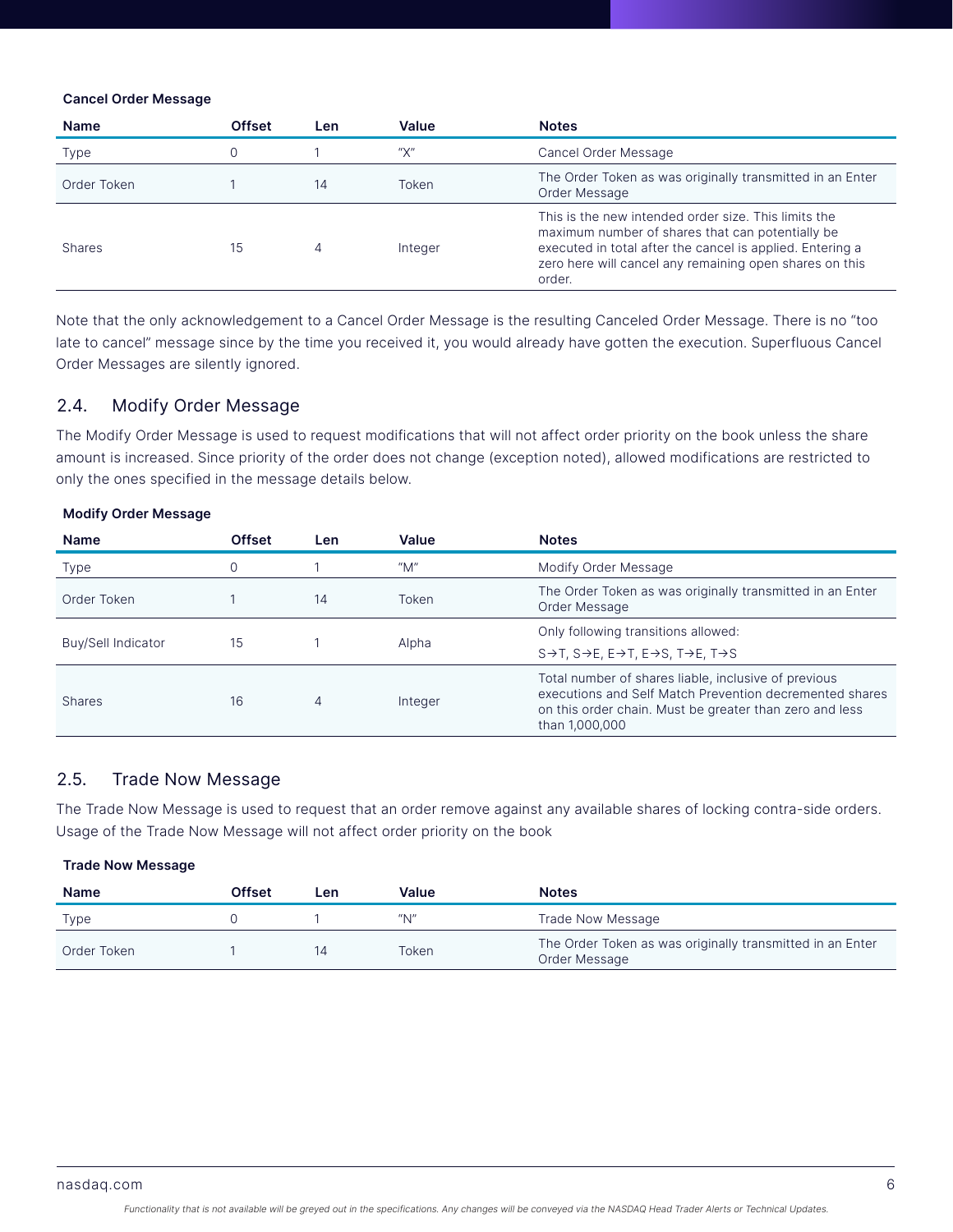# 3. Outbound Sequenced Messages

Outbound messages are generated by the OUCH host port and received by your client application.

## 3.1. System Event Message

System Event Messages signal events that affect the entire NASDAQ system:

#### System Event Message

| <b>Name</b>  | Offset | Len | Value                                 | <b>Notes</b>                                                         |
|--------------|--------|-----|---------------------------------------|----------------------------------------------------------------------|
| Message Type |        |     | $^{\prime\prime}$ C $^{\prime\prime}$ | System Event Message identifier                                      |
| Timestamp    |        |     | Integer                               | Timestamp - reflected as the number of nanoseconds past<br>midnight. |
| Event Code   |        |     | Alpha                                 | See Event Codes below.                                               |

## 3.2. System Event Codes

#### System Event Codes

| Code                                  | <b>Explanation</b>                                                                                                                                                                                                                                                              |
|---------------------------------------|---------------------------------------------------------------------------------------------------------------------------------------------------------------------------------------------------------------------------------------------------------------------------------|
| "S"                                   | Start of Day — This is always the first message each day. It indicates that NASDAQ is open and ready to start<br>accepting orders.                                                                                                                                              |
| $^{\prime\prime}$ F $^{\prime\prime}$ | End of Day — This indicates that NASDAQ is now closed and will not accept any new orders or replaces in this<br>session. There will be no further executions during this session; however, it is still possible to receive Broken Trade<br>Messages and Canceled Order Messages |

## 3.3. Accepted Message

This message acknowledges the receipt and acceptance of a valid Enter Order Message. The data fields from the Enter Order Message are echoed back in this message. Note that the accepted values may differ from the entered values for some fields.

Accepted Messages normally come before any Executed Messages or Canceled Messages for an order. However, when the Order State field of an Accepted Message is Order Dead ("D"), no additional messages will be received for that order. Order Dead means that the order was accepted and automatically canceled.

#### Accepted Message

| <b>Name</b>               | <b>Offset</b> | Len. | Value   | <b>Notes</b>                                                                                                                                                                                                                                                       |
|---------------------------|---------------|------|---------|--------------------------------------------------------------------------------------------------------------------------------------------------------------------------------------------------------------------------------------------------------------------|
| Message Type              | $\Omega$      |      | "A"     | "A" - Accepted Message Identifier                                                                                                                                                                                                                                  |
| Timestamp                 |               | 8    | Integer | Timestamp – reflected as the number of nanoseconds past<br>midnight.                                                                                                                                                                                               |
| Order Token               | 9             | 14   | Token   | The Order Token field as entered                                                                                                                                                                                                                                   |
| <b>Buy/Sell Indicator</b> | 23            |      | Alpha   | Buy/Sell Indicator as entered                                                                                                                                                                                                                                      |
| <b>Shares</b>             | 24            | 4    | Integer | Total number of shares accepted                                                                                                                                                                                                                                    |
| Stock                     | 28            | 8    | Alpha   | Stock symbol as entered                                                                                                                                                                                                                                            |
| Price                     | 36            | 4    | Integer | The accepted price of the order. Please note that the<br>accepted price could potentially be different than the<br>entered price if the order was re-priced by NASDAQ on<br>entry. The accepted price will always be better than or<br>equal to the entered price. |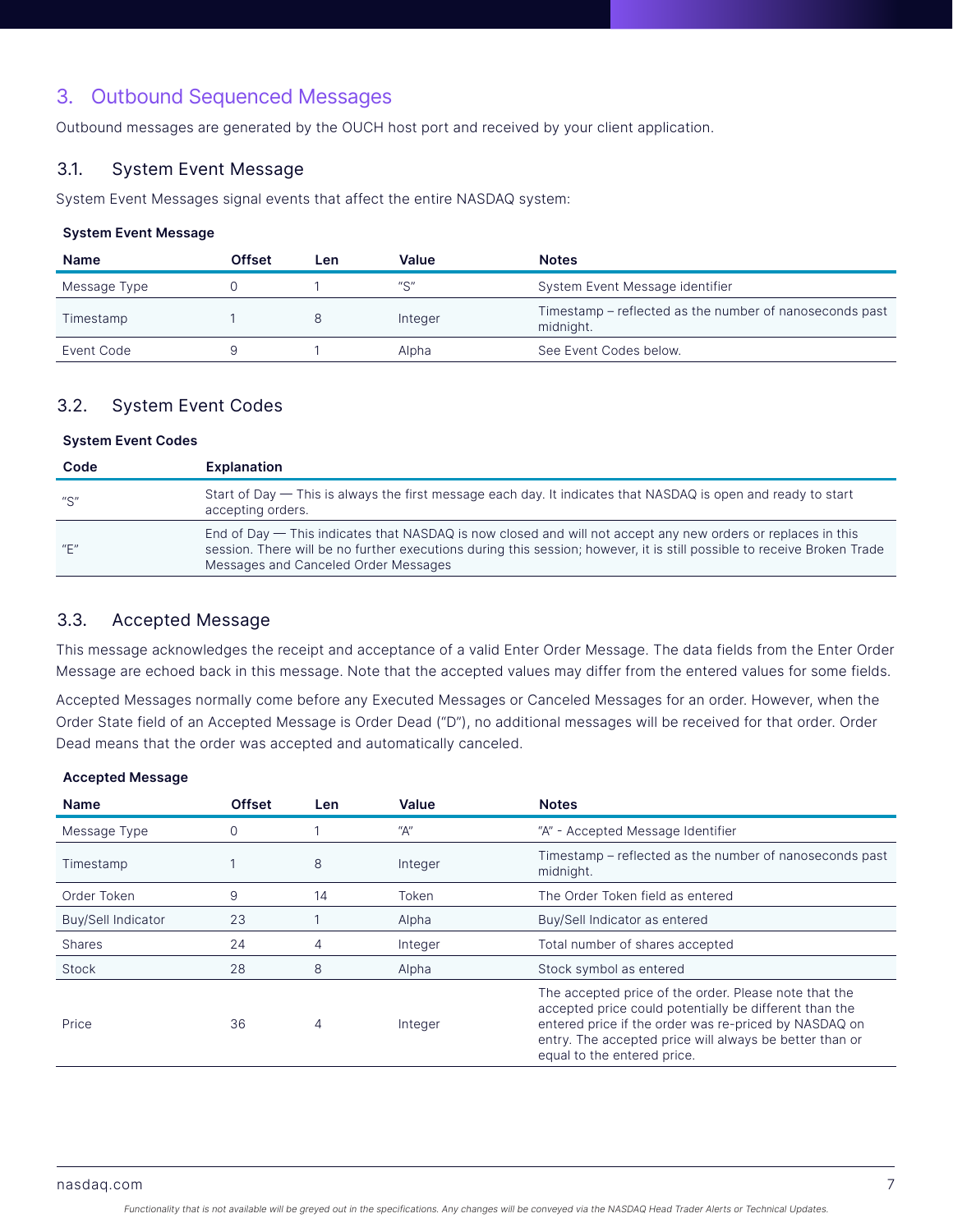#### Accepted Message

| <b>Name</b>                      | <b>Offset</b> | Len          | Value           | <b>Notes</b>                                                                                                                                                                                                                                                                                                                                                                                                                                                                                                                      |
|----------------------------------|---------------|--------------|-----------------|-----------------------------------------------------------------------------------------------------------------------------------------------------------------------------------------------------------------------------------------------------------------------------------------------------------------------------------------------------------------------------------------------------------------------------------------------------------------------------------------------------------------------------------|
| Time in Force                    | 40            | 4            | Integer         | The accepted Time in Force of the order. Please note that<br>the accepted Time in Force may potentially be different<br>than the entered Time in Force. The accepted Time in<br>Force will always be equal to or shorter in scope than the<br>entered Time in Force.                                                                                                                                                                                                                                                              |
| Firm                             | 44            | 4            | Alpha           | The accepted firm for the order. Please note that if the<br>firm was left blank on entry, the default firm for the OUCH<br>account will appear here.                                                                                                                                                                                                                                                                                                                                                                              |
|                                  |               |              |                 | The accepted display type for the order.                                                                                                                                                                                                                                                                                                                                                                                                                                                                                          |
| Display                          | 48            | $\mathbf{1}$ | Alpha           | "A" = Attributable - Price to Display<br>" $I'' =$ Imbalance-Only<br>" $N'' = Non-Display$<br>"Y" = Anonymous - Price to Comply<br>"Z" = Entered as displayed but changed to non-displayed<br>(Priced to comply)<br>" $M$ " = Mid-Point Peg<br>"W" = Mid-Point Peg Post Only<br>"L" = Post-Only and Attributable - Price to Display<br>"O" = Retail Order Type 1<br>"T" = Retail Order Type 2<br>"Q" = Retail Price Improvement Order<br>"m" = Mid-Point Peg and Mid-Point Trade Now<br>"n" = Non-Display and Mid-Point Trade Now |
| Reference Number                 | 49            | 8            | Integer         | The day-unique Order Reference Number assigned by<br>NASDAQ to this order                                                                                                                                                                                                                                                                                                                                                                                                                                                         |
| Capacity                         | 57            | $\mathbf{1}$ | Alpha           | The capacity specified on the order                                                                                                                                                                                                                                                                                                                                                                                                                                                                                               |
| Intermarket Sweep<br>Eligibility | 58            | $\mathbf{1}$ | Alpha           | " $Y$ " = eligible<br>" $N"$ = not eligible<br>"y" = Trade-at Intermarket Sweep Order                                                                                                                                                                                                                                                                                                                                                                                                                                             |
| Minimum Quantity                 | 59            | 4            | Integer         | Minimum number of shares to execute on the replacement.                                                                                                                                                                                                                                                                                                                                                                                                                                                                           |
| Cross Type                       | 63            | $\mathbf{1}$ | Alpha           | The Cross Type as entered                                                                                                                                                                                                                                                                                                                                                                                                                                                                                                         |
| Order State                      | 64            | $\mathbf{1}$ | Alpha           | "L" = Order Live<br>"D" = Order Dead                                                                                                                                                                                                                                                                                                                                                                                                                                                                                              |
| <b>BBO Weight indicator</b>      | 65            | $\mathbf{1}$ | Alpha- numeri c | $"0" = 0-0.2\%$<br>" $1" = 0.2\% - 1\%$<br>$"2" = 1% - 2%$<br>"3" = greater than 2% space = unspecified<br>"S" = Sets the QBBO while joining the NBBO "N" = Improves<br>the NBBO upon entry                                                                                                                                                                                                                                                                                                                                       |

## 3.4. Replaced Message

This message acknowledges the receipt and acceptance of a valid Replace Order Message. The data fields from the Replace Order Message are echoed back in this message. Note that the accepted values may differ from the entered values for some fields. You will receive one and only one of these two for each replacement.

Like Accepted Messages, Replaced Messages use the Order State field to denote that a replace was accepted and then automatically canceled when the Order State is Order Dead ("D"). No further Executed Messages nor Canceled Messages will be received for the replaced order unless the Order State is not Order Dead.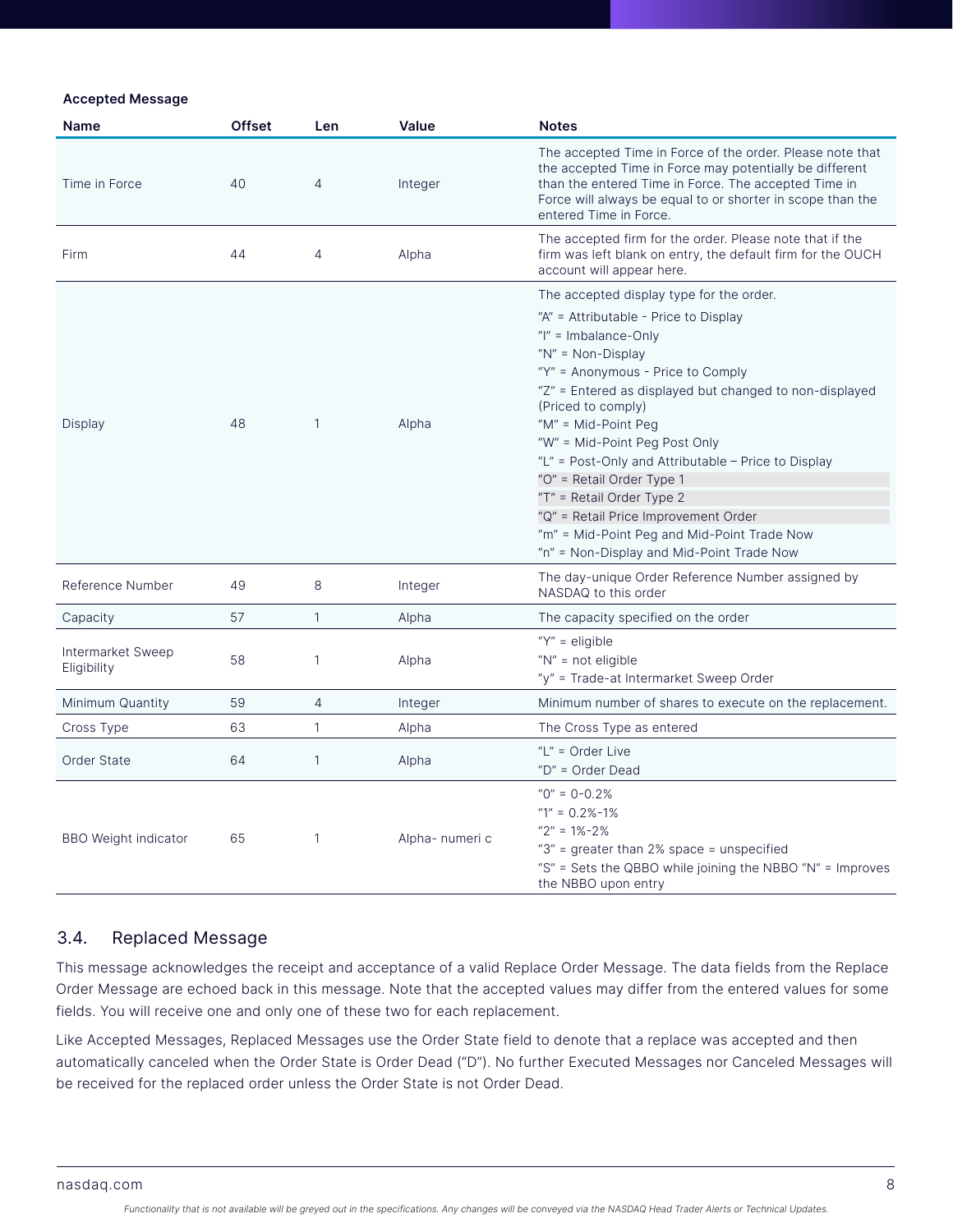The Shares field on the replace indicates how many shares were left exposed when the replacement completed. E.g.:

Enter Order Message for 500 shares Accepted Message for 500 shares Executed Messages for 100 shares Replace Order Message for 500 shares Replaced Messages with 400 shares

The 400 shares in the Replace Message indicate that 400 shares exist on the book. This same scenario could happen if the execution was in flight back to you while the Replace Order Message was traveling to NASDAQ as follows:

Enter Order Message for 500 shares

Accepted Message for 500 shares

Replace Order Message for 500 shares

Executed Messages for 100 shares on original order

Replaced Messages with 400 shares

#### Replaced Message

| <b>Name</b>               | <b>Offset</b> | Len          | Value                | <b>Notes</b>                                                                                                                                                                                                                                                                                                                                                                                                                                                                                                                                                   |
|---------------------------|---------------|--------------|----------------------|----------------------------------------------------------------------------------------------------------------------------------------------------------------------------------------------------------------------------------------------------------------------------------------------------------------------------------------------------------------------------------------------------------------------------------------------------------------------------------------------------------------------------------------------------------------|
| Message Type              | 0             | 1            | $^{\prime\prime}$ U" | "U" - Replaced Message Identifier                                                                                                                                                                                                                                                                                                                                                                                                                                                                                                                              |
| Timestamp                 |               | 8            | Integer              | Timestamp - reflected as the number of nanoseconds past<br>midnight.                                                                                                                                                                                                                                                                                                                                                                                                                                                                                           |
| Replacement Order Token   | 9             | 14           | Alpha- numeri c      | The Replacement Order Token field as entered                                                                                                                                                                                                                                                                                                                                                                                                                                                                                                                   |
| <b>Buy/Sell Indicator</b> | 23            | 1            | Alpha                | Buy/sell indicator as entered on the original order in the<br>chain                                                                                                                                                                                                                                                                                                                                                                                                                                                                                            |
| <b>Shares</b>             | 24            | 4            | Integer              | Total number of shares outstanding                                                                                                                                                                                                                                                                                                                                                                                                                                                                                                                             |
| Stock                     | 28            | 8            | Alpha                | Stock symbol as entered on the original                                                                                                                                                                                                                                                                                                                                                                                                                                                                                                                        |
| Price                     | 36            | 4            | Integer              | The accepted price of the replacement. Please note that<br>the accepted price could potentially be different than the<br>entered price if the order was re-priced by NASDAQ on<br>entry. The accepted price will always be better than or<br>equal to the entered.                                                                                                                                                                                                                                                                                             |
| Time in Force             | 40            | 4            | Integer              | The accepted Time in Force of the replacement. Please<br>note that the accepted Time in Force may potentially be<br>different than the entered Time in Force. The accepted<br>Time in Force will always be equal to or shorter in scope<br>than the entered Time in Force.                                                                                                                                                                                                                                                                                     |
| Firm                      | 44            | 4            | Alpha                | The accepted firm for the original order.                                                                                                                                                                                                                                                                                                                                                                                                                                                                                                                      |
| Display                   | 48            | $\mathbf{1}$ | Alpha                | The accepted display type for the order.<br>"A" = Attributable - Price to Display<br>" $I'' =$ Imbalance-Only<br>" $N$ " = Non-Display<br>"Y" = Anonymous - Price to Comply<br>"Z" = Entered as displayed but changed to non-displayed<br>(Priced to comply)<br>"M" = Mid-Point Peg<br>"W" = Mid-Point peg post only<br>"O" = Retail Order Type 1<br>"T" = Retail Order Type 2<br>"Q" = Retail Price Improvement Order<br>"m" = Mid-Point Peg and Mid-Point Trade Now<br>"n" = Non-Display and Mid-Point Trade Now "B" = M-ELO<br>and Continuous Book Midpoint |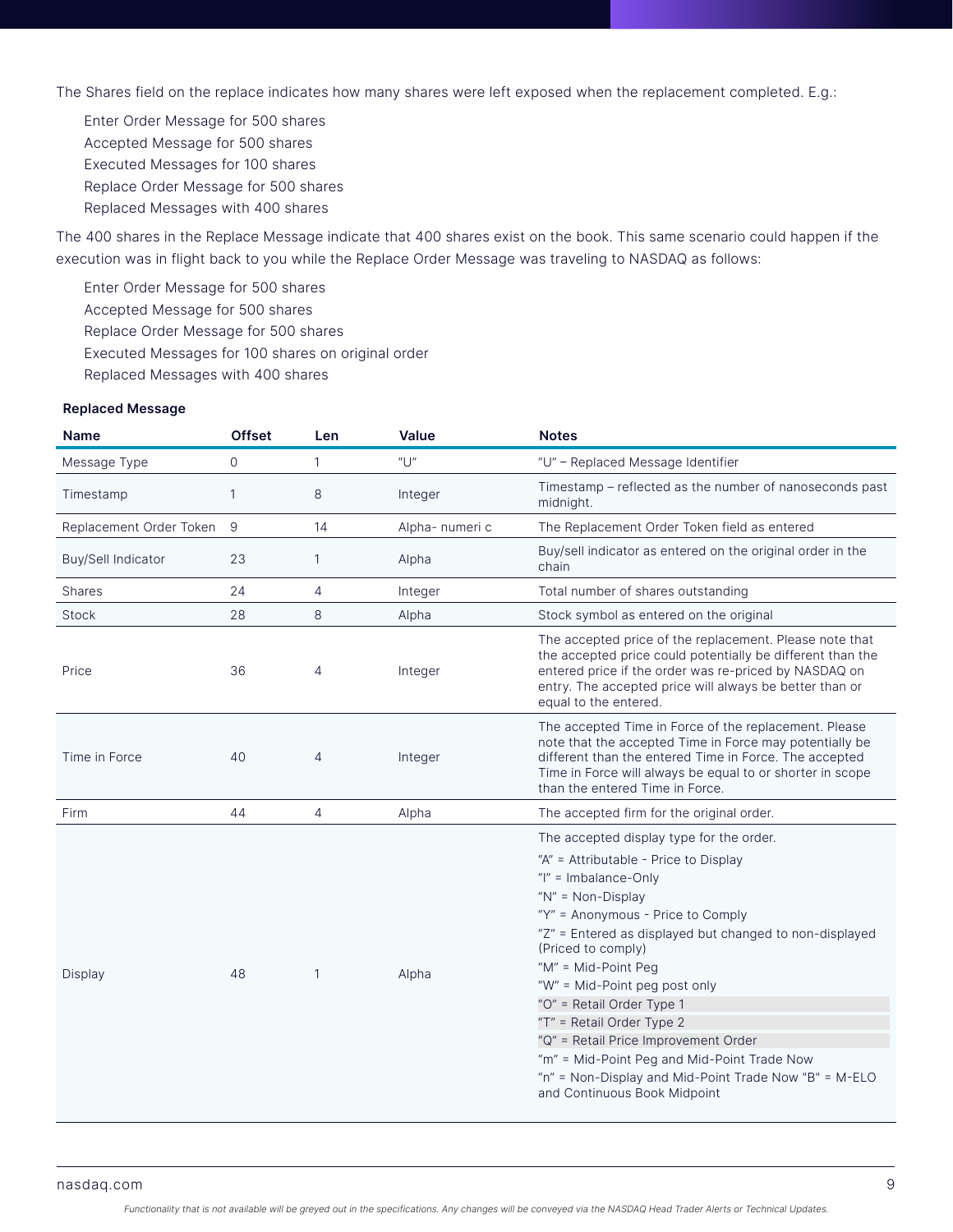#### Replaced Message

| <b>Name</b>                      | <b>Offset</b> | Len. | Value           | <b>Notes</b>                                                                                                                                                                                                                                       |
|----------------------------------|---------------|------|-----------------|----------------------------------------------------------------------------------------------------------------------------------------------------------------------------------------------------------------------------------------------------|
| Reference Number                 | 49            | 8    | Integer         | The day-unique Order Reference Number assigned by<br>NASDAQ to this order                                                                                                                                                                          |
| Capacity                         | 57            |      | Alpha           | The Capacity of original order.                                                                                                                                                                                                                    |
| Intermarket Sweep<br>Eligibility | 58            |      | Alpha           | " $Y'' =$ eligible<br>" $N''$ = not eligible<br>"y" = Trade-at Intermarket Sweep Order                                                                                                                                                             |
| Minimum Quantity                 | 59            | 4    | Integer         | Minimum number of shares to execute on the replacement.                                                                                                                                                                                            |
| Cross Type                       | 63            |      | Alpha           | The Cross Type of the replacement                                                                                                                                                                                                                  |
| Order State                      | 64            |      | Alpha           | "L" = Order Live "D" = Order Dead                                                                                                                                                                                                                  |
| Previous Order Token             | 65            | 14   | Token           | The Order Token of the order that was replaced                                                                                                                                                                                                     |
| <b>BBO</b> Weight indicator      | 79            |      | Alpha- numeri c | $^{\prime\prime}$ (0 <sup><math>\prime\prime</math></sup> = 0-0.2%<br>" $1" = 0.2\% - 1\%$<br>$''2'' = 1\% - 2\%$<br>"3" = qreater than 2% space = unspecified<br>"S" = Sets the QBBO while joining the NBBO "N" = Improves<br>the NBBO upon entry |

## 3.5. Canceled Message

A Canceled Message informs you that an order has been reduced or canceled. This could be acknowledging a Cancel Order Message, or it could be the result of the order timing out or being canceled automatically.

Please note that a Canceled Message does not necessarily mean the entire order is dead; some portion of the order may still be alive.

#### Canceled Message

| <b>Name</b>      | <b>Offset</b> | Len | Value                | <b>Notes</b>                                                                                                                                                                                                          |
|------------------|---------------|-----|----------------------|-----------------------------------------------------------------------------------------------------------------------------------------------------------------------------------------------------------------------|
| Message Type     |               |     | $^{\prime\prime}$ C" | Canceled Order Message                                                                                                                                                                                                |
| Timestamp        |               | 8   | Integer              | Timestamp – reflected as the number of nanoseconds past<br>midnight.                                                                                                                                                  |
| Order Token      | 9             | 14  | Token                | The Order Token of the order being reduced                                                                                                                                                                            |
| Decrement Shares | 23            | 4   | Integer              | The number of shares just decremented from the order.<br>This number is incremental, not cumulative.                                                                                                                  |
| Reason           | 27            |     | Alpha                | Reason the order was reduced or canceled. See currently<br>supported Cancel Order Reasons below. Clients should<br>anticipate additions to this list and thus support all capital<br>letters of the English alphabet. |

## 3.5.1. Cancel Order Reasons

## Cancel Order Reasons

| <b>Reason</b> | <b>Explanation</b>                                                                                                                                                                                 |
|---------------|----------------------------------------------------------------------------------------------------------------------------------------------------------------------------------------------------|
| "U"           | User requested cancel. Sent in response to a Cancel Order Message or a Replace Order Message                                                                                                       |
| $\mu$         | Immediate or Cancel order. This order was originally sent with a timeout of zero and no further matches were available on the<br>book so the remaining unexecuted shares were immediately canceled |
| $u \pm n$     | Timeout. The Time In Force for this order has expired                                                                                                                                              |
| "S"           | Supervisory. This order was manually canceled or reduced by a NASDAQ supervisory terminal. This is usually in response to a<br>participant request via telephone.                                  |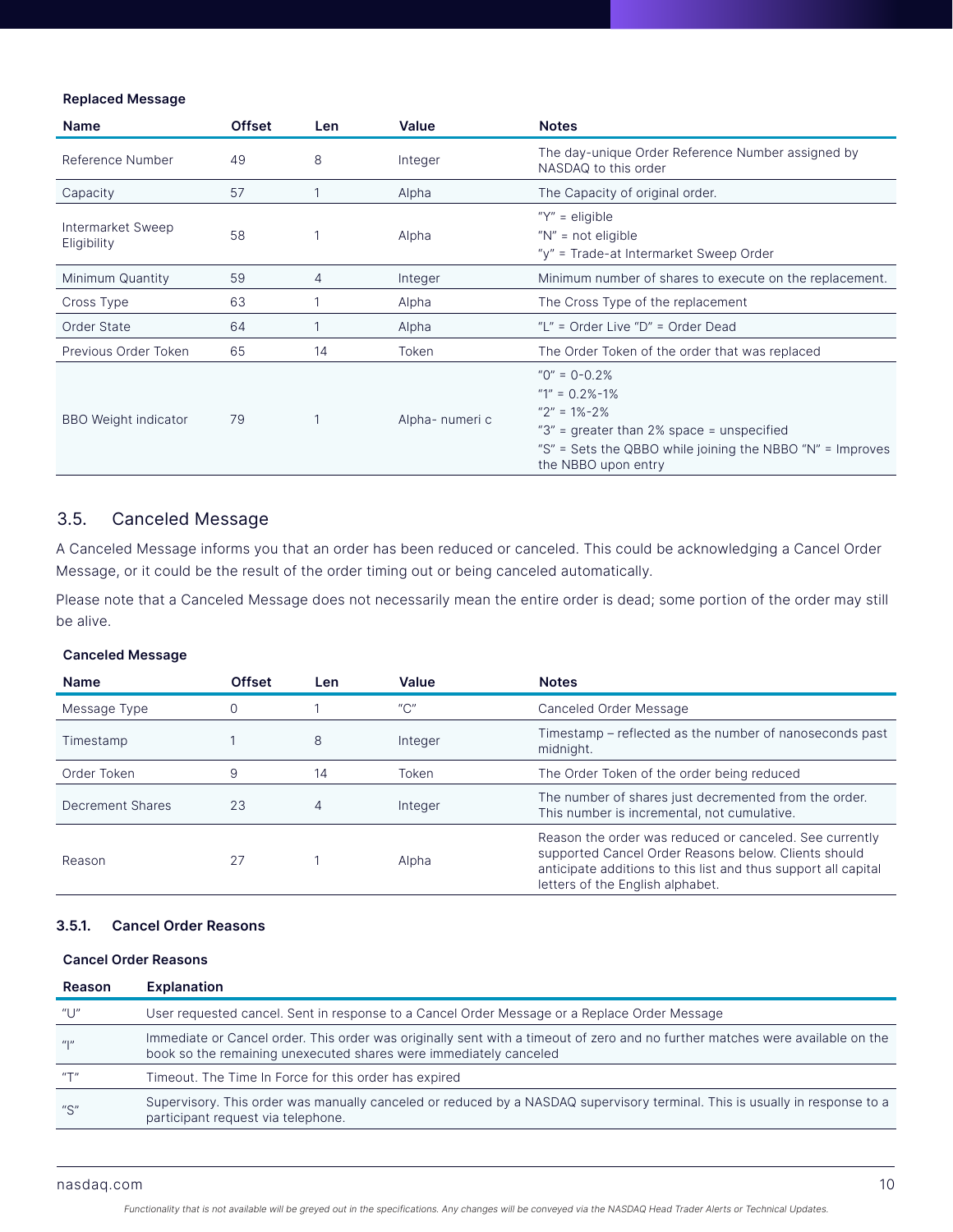#### Cancel Order Reasons

| Reason                                | <b>Explanation</b>                                                                                                                             |
|---------------------------------------|------------------------------------------------------------------------------------------------------------------------------------------------|
| "D"                                   | This order cannot be executed because of a regulatory restriction (e.g.: trade through restrictions).                                          |
| $^{\prime\prime}$ C $^{\prime\prime}$ | Self Match Prevention. The order was cancelled because it would have executed with an existing order entered by the same<br>MPID.              |
| "Z"                                   | System cancel. This order was cancelled by the system.                                                                                         |
| $^{\prime\prime}$ C"                  | Cross canceled. Non-bookable cross orders that did not execute in the cross.                                                                   |
| "К"                                   | This order cannot be executed because of Market Collars                                                                                        |
| "H"                                   | Halted. The on-open order was canceled because the symbol remained halted after the opening cross completed.                                   |
| "Х"                                   | Open Protection. Orders that are cancelled as a result of the Opening Price Protection Threshold.                                              |
| $^{\prime\prime}$ E"                  | Closed. Any DAY order that was received after the closing cross is complete in a given symbol will receive this cancel reason.                 |
| "F"                                   | Post Only Cancel. This Post Only order was cancelled because it would have been price slid for NMS.                                            |
| ''G''                                 | Post Only Cancel. This Post Only order was cancelled because it would have been price slid due to a contra side displayed<br>order on the book |

## 3.6. AIQ Cancelled Message

## AIQ Cancelled Message

| <b>Name</b>                               | <b>Offset</b> | <b>Len</b> | Value                | <b>Notes</b>                                                                                                                                                    |
|-------------------------------------------|---------------|------------|----------------------|-----------------------------------------------------------------------------------------------------------------------------------------------------------------|
| Message Type                              | $\Omega$      |            | $^{\prime\prime}$ D" | Canceled Order Message                                                                                                                                          |
| Timestamp                                 |               | 8          | Integer              | Timestamp – reflected as the number of nanoseconds past<br>midnight.                                                                                            |
| Order Token                               | 9             | 14         | Token                | The Order Token of the order being reduced                                                                                                                      |
| <b>Decrement Shares</b>                   | 23            | 4          | Integer              | The number of shares just decremented from the order.<br>This number is incremental, not cumulative.                                                            |
| Reason                                    | 27            |            | $^{\prime\prime}$ O" | Reason the order was reduced or canceled. For AIQ Cancel<br>message, this value will be "Q".                                                                    |
| <b>Quantity Prevented from</b><br>Trading | 28            | 4          |                      | Shares that would have executed if the trade would have<br>occurred.                                                                                            |
|                                           |               |            | Integer              | Depending on AIQ type and the sizes of orders in question<br>the value for this field could either be the same or different<br>than the Decrement Shares field. |
|                                           |               |            |                      | For "Decrement both" they are always the same.                                                                                                                  |
|                                           |               |            |                      | For "Cancel oldest" they will be different if the incoming<br>order is smaller than the resting order.                                                          |
| Execution price                           | 32            | 4          | Integer              | Price at which the trade would have occurred                                                                                                                    |
| Liquidity flag                            | 36            |            | Alpha                | Liquidity flag the order would have received                                                                                                                    |

## 3.7. Executed Message

An Executed Order Message informs you that all or part of an order has been executed.

## Executed Message

| <b>Name</b>  | Offset | Len | Value   | <b>Notes</b>                                                        |
|--------------|--------|-----|---------|---------------------------------------------------------------------|
| Message Type |        |     | "⊏"     | Order Executed Message                                              |
| Timestamp    |        |     | Integer | Timestamp - reflected as the number of nanoseconds past<br>midnight |
| Order Token  |        | 14  | Token   | The Order Token of the executing order                              |
|              |        |     |         |                                                                     |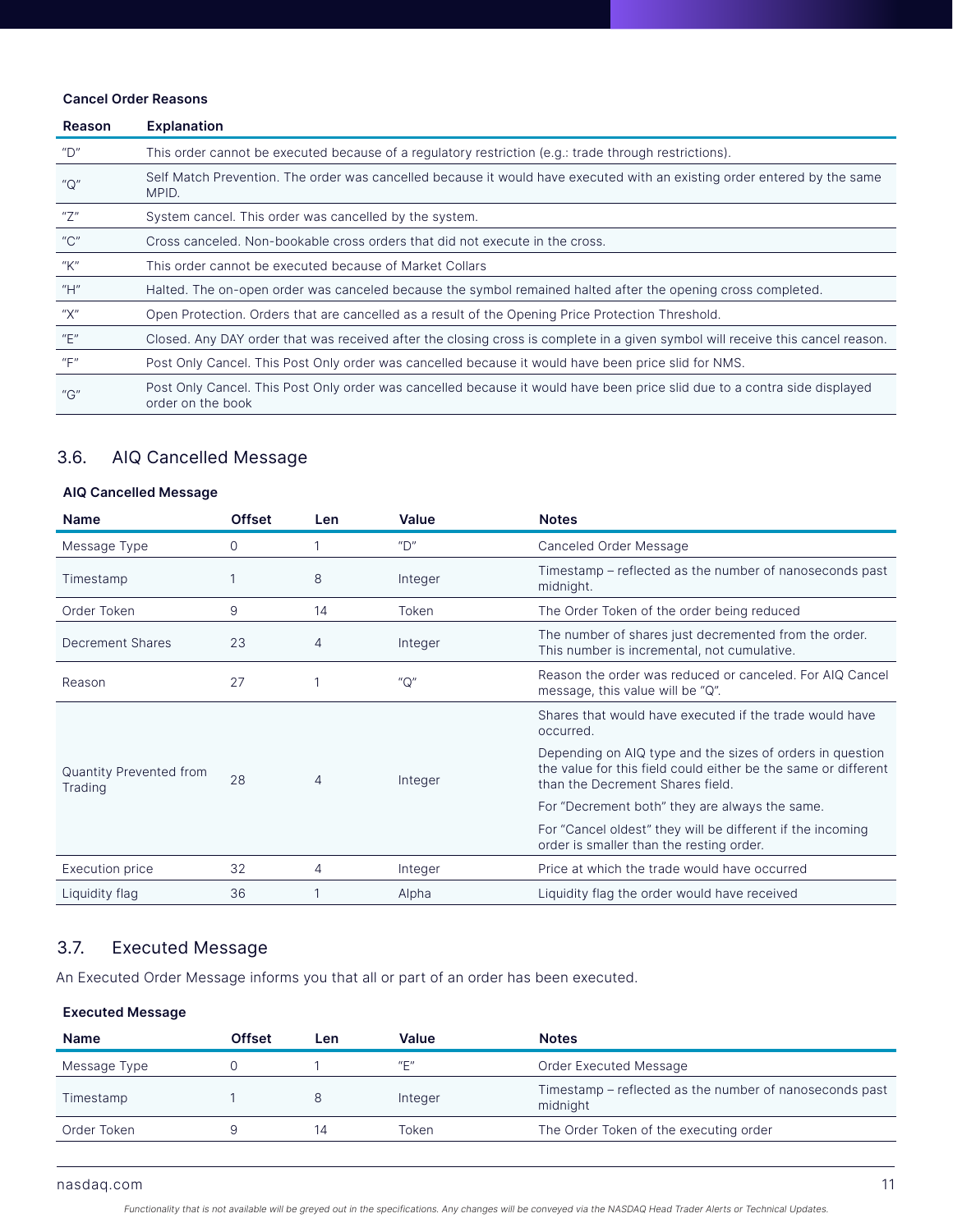## Executed Message

| <b>Name</b>            | <b>Offset</b> | Len | Value   | <b>Notes</b>                                                                                                                                                    |
|------------------------|---------------|-----|---------|-----------------------------------------------------------------------------------------------------------------------------------------------------------------|
| <b>Executed Shares</b> | 23            |     | Integer | Incremental number of shares executed                                                                                                                           |
| <b>Execution Price</b> | 27            |     | Integer | The price at which these shares were executed                                                                                                                   |
| Liquidity Flaq         | 31            |     | Alpha   | See Liquidity Flag Values table below.                                                                                                                          |
| Match Number           | 32            | 8   | Integer | Assigned by NASDAQ to each match executed. Each match<br>consists of one buy and one sell. The matching buy and<br>sell executions share the same match number. |

## 3.7.1. Liquidity Flag Values

## Liquidity Flags

| Flag            | <b>Value</b>                                                                          |
|-----------------|---------------------------------------------------------------------------------------|
| Α               | Added                                                                                 |
| R               | Removed                                                                               |
| O               | <b>Opening Cross</b>                                                                  |
| M               | Opening Cross (imbalance-only)                                                        |
| С               | <b>Closing Cross</b>                                                                  |
| L               | Closing Cross (imbalance-only)                                                        |
| н               | Halt/IPO Cross                                                                        |
| Κ               | <b>Halt Cross</b>                                                                     |
| J               | Non-displayed adding liquidity                                                        |
| N               | Passive Midpoint Execution                                                            |
| W               | Added post-only                                                                       |
| m               | Removed liquidity at a midpoint                                                       |
| k               | Added liquidity via a midpoint order                                                  |
| 0               | Supplemental Order Execution                                                          |
| 7               | Displayed, liquidity-adding order improves the NBBO                                   |
| 8               | Displayed, liquidity-adding order sets the QBBO while joining the NBBO                |
| d               | Retail designated execution that removed liquidity                                    |
| e               | Retail designated execution that added displayed liquidity                            |
| $\mathsf{f}$    | Retail designated execution that added non-displayed liquidity                        |
|                 | RPI (Retail Price Improving) order provides liquidity                                 |
| r               | Retail Order removes RPI liquidity                                                    |
| t               | Retail Order removes price improving non-displayed liquidity other than RPI liquidity |
| 4               | Added displayed liquidity in a Group A symbol                                         |
| 5               | Added non-displayed liquidity in a Group A symbol                                     |
| $6\phantom{1}6$ | Removed liquidity in a Group A symbol                                                 |
| g               | Added non-displayed mid-point liquidity in a Group A symbol                           |
| n               | Midpoint Extended Life Order execution                                                |
|                 | <b>Extended Trading Close execution</b>                                               |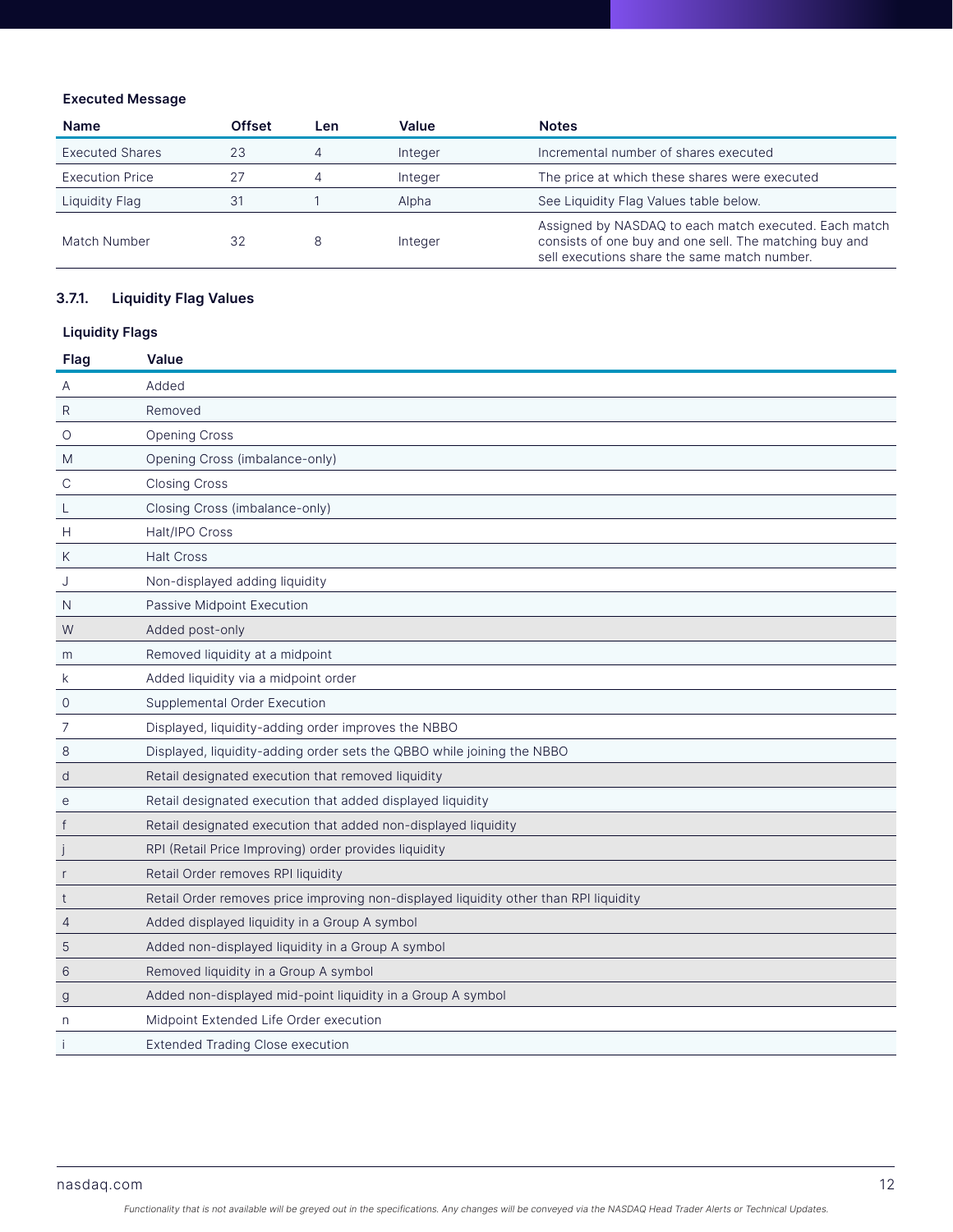## 3.8. Broken Trade Message

A Broken Trade Message informs you that an execution has been broken. The trade is no longer good and will not clear. The reason for the break is given.

You will always get an Executed Order Message prior to getting a Broken Trade Message for a given execution.

#### Broken Trade Message

| <b>Name</b>  | <b>Offset</b> | Len | Value                | <b>Notes</b>                                                                                                                                                                                                       |
|--------------|---------------|-----|----------------------|--------------------------------------------------------------------------------------------------------------------------------------------------------------------------------------------------------------------|
| Message Type |               |     | $^{\prime\prime}$ B" | Broken Trade Message                                                                                                                                                                                               |
| Timestamp    |               | 8   | Integer              | Timestamp – reflected as the number of nanoseconds past<br>midnight.                                                                                                                                               |
| Order Token  | 9             | 14  | Token                | The Order Token of the order for which the given Match<br>Number is being broken.                                                                                                                                  |
| Match Number | 23            | 8   | Integer              | Match Number as transmitted in the Executed Order<br>Message being broken.                                                                                                                                         |
| Reason       | 31            |     | Alpha                | The reason the trade was broken. See currently supported<br>Broken Trade Reasons table below. Clients should<br>anticipate additions to this list and thus support all capital<br>letters of the English alphabet. |

#### 3.8.1. Broken Trade Reasons

#### Broken Trade Reasons

| Reason               | Explanation                                                                   |
|----------------------|-------------------------------------------------------------------------------|
| "F"                  | $E$ rroneous $-$ The trade was deemed clearly erroneous.                      |
| $^{\prime\prime}$ C" | Consent $-$ The two parties mutually agreed to break the trade.               |
| "S"                  | Supervisory — The trade was manually broken by a NASDAQ supervisory terminal. |
| $\mu\sqrt{n}$        | External $-$ The trade was broken by an external third party.                 |

## 3.9. Executed with Reference Price Message

An Executed Order Message informs you that all or part of an order has been executed.

## Executed with Reference Price Message

| <b>Name</b>            | <b>Offset</b> | Len | Value                                           | <b>Notes</b>                                                                                                                                                    |
|------------------------|---------------|-----|-------------------------------------------------|-----------------------------------------------------------------------------------------------------------------------------------------------------------------|
| Message Type           | 0             |     | $^{\prime\prime}$ <sup><math>\rm G</math></sup> | Order Executed with Reference Price Message                                                                                                                     |
| Timestamp              |               | 8   | Integer                                         | Timestamp – reflected as the number of nanoseconds past<br>midnight                                                                                             |
| Order Token            | 9             | 14  | Token                                           | The Order Token of the executing order                                                                                                                          |
| <b>Executed Shares</b> | 23            | 4   | Integer                                         | Incremental number of shares executed                                                                                                                           |
| <b>Execution Price</b> | 27            | 4   | Integer                                         | The price at which these shares were executed                                                                                                                   |
| Liquidity Flaq         | 31            |     | Alpha                                           | See Liquidity Flag Values table below.                                                                                                                          |
| Match Number           | 32            | 8   | Integer                                         | Assigned by NASDAQ to each match executed. Each match<br>consists of one buy and one sell. The matching buy and<br>sell executions share the same match number. |
| Reference Price        | 40            | 4   | Integer                                         | The reference price associated with the execution                                                                                                               |
| Reference Price Type   | 44            |     |                                                 | Only value currently supported is:                                                                                                                              |
|                        |               |     | Alpha                                           | = Intraday Indicative Value                                                                                                                                     |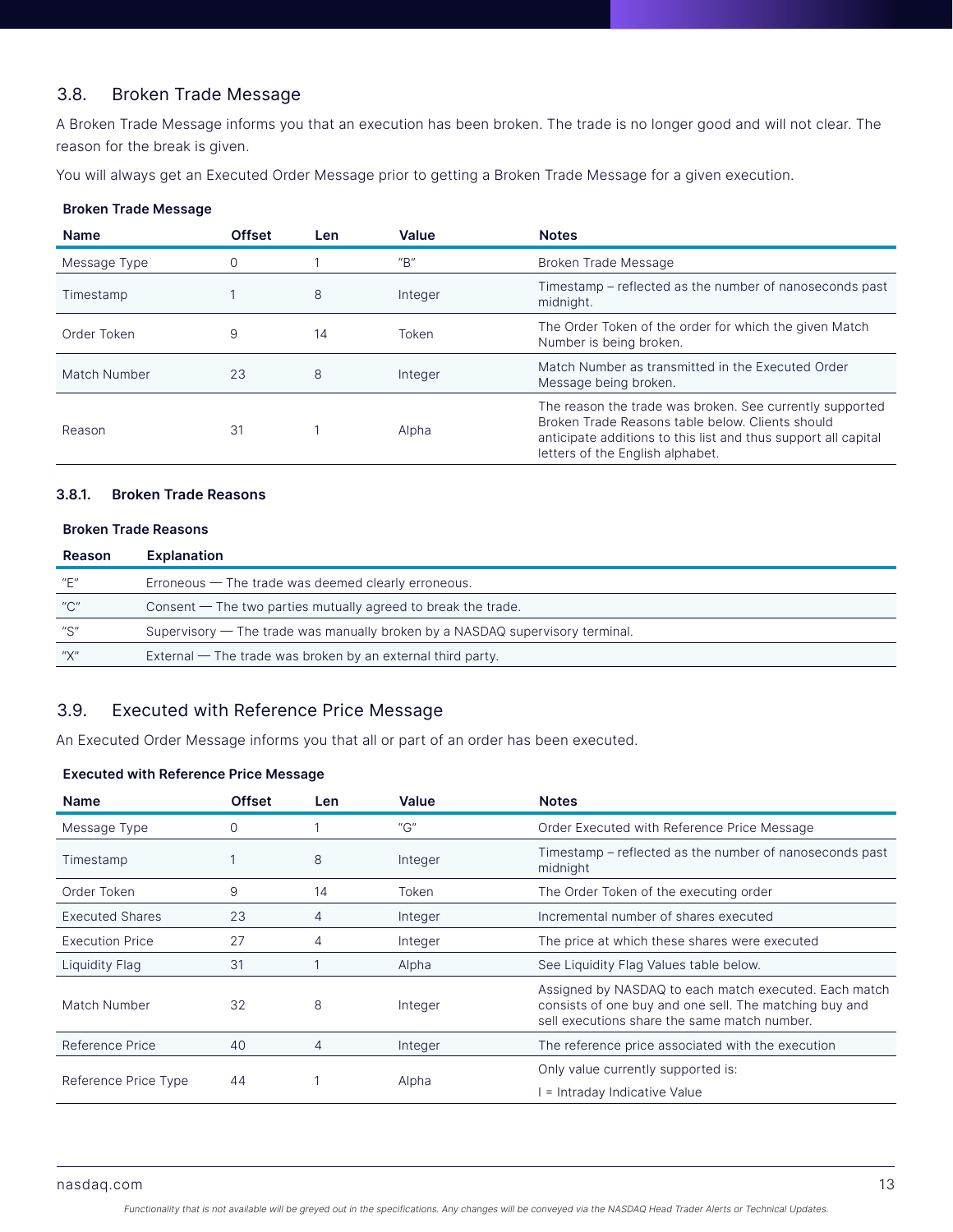## 3.10. Trade Correction Message

An Executed Restatement Message informs you that there has been a change to an execution.

#### Trade Correction Message

| <b>Name</b>            | <b>Offset</b> | Len | Value                                   | <b>Notes</b>                                                                                                                                                    |
|------------------------|---------------|-----|-----------------------------------------|-----------------------------------------------------------------------------------------------------------------------------------------------------------------|
| Message Type           | 0             |     | $^{\prime\prime}$ $\Box^{\prime\prime}$ | <b>Trade Correction Message</b>                                                                                                                                 |
| Timestamp              |               | 8   | Integer                                 | Timestamp – reflected as the number of nanoseconds past<br>midnight                                                                                             |
| Order Token            | 9             | 14  | Token                                   | The Order Token of the executing order                                                                                                                          |
| <b>Executed Shares</b> | 23            | 4   | Integer                                 | Incremental number of shares executed                                                                                                                           |
| <b>Execution Price</b> | 27            | 4   | Integer                                 | The price at which these shares were executed                                                                                                                   |
| Liquidity Flag         | 31            |     | Alpha                                   | See Liquidity Flag Values table below.                                                                                                                          |
| Match Number           | 32            | 8   | Integer                                 | Assigned by NASDAQ to each match executed. Each match<br>consists of one buy and one sell. The matching buy and<br>sell executions share the same match number. |
| Reason                 | 40            |     | Alpha                                   | Only value currently allowed is: $N =$ Adjusted to NAV                                                                                                          |

## 3.11. Rejected Message

A Rejected Message may be sent in response to an Enter Order Message or Replace Order Message if the order or replace cannot be accepted at this time. The reason for the rejection is given.

The Order Token of a Rejected Message cannot be re-used.

#### Rejected Order Message

| <b>Name</b>  | <b>Offset</b> | Len | Value             | <b>Notes</b>                                                                                                                                                                                                     |
|--------------|---------------|-----|-------------------|------------------------------------------------------------------------------------------------------------------------------------------------------------------------------------------------------------------|
| Message Type |               |     | $\frac{u + u}{u}$ | Rejected Order Message                                                                                                                                                                                           |
| Timestamp    |               | 8   | Integer           | Timestamp – reflected as the number of nanoseconds past<br>midnight                                                                                                                                              |
| Order Token  |               | 14  | Token             | Order Token field as was entered.                                                                                                                                                                                |
| Reason       | 23            |     | Alpha             | The reason the order was rejected. See currently<br>supported Rejected Order Reasons below. Clients should<br>anticipate additions to this list and thus support all capital<br>letters of the English alphabet. |

#### 3.11.1. Rejected Order Reasons

#### Rejected Order Reasons

| Reason                                | <b>Explanation</b>                                                                                                                                                                                                               |
|---------------------------------------|----------------------------------------------------------------------------------------------------------------------------------------------------------------------------------------------------------------------------------|
| $^{\prime\prime}$ T $^{\prime\prime}$ | Test Mode — This OUCH Account is configured for test mode and is not able to accept orders in non-TEST securities.                                                                                                               |
| "H"                                   | $Halded$ – There is currently a trading halt so no orders can be accepted in this stock at this time.                                                                                                                            |
| "7"                                   | Shares exceeds configured safety threshold $-$ The number of shares entered must be less than the safety threshold<br>configured for this Account. The safety threshold can be added/updated through NASDAQ Subscriber Services. |
| $^{\prime\prime}$ S"                  | Invalid stock $-$ The stock field must be a valid issue, tradable on NASDAQ.                                                                                                                                                     |
| ‴∩"                                   | Invalid Display Type – Sent when Display Type Entered cannot be accepted in current circumstances and can't be simply<br>converted to a valid Display Type.                                                                      |
| "C"                                   | NASDAQ is closed.                                                                                                                                                                                                                |
| $^{\prime\prime}$   $^{\prime\prime}$ | Requested firm not authorized for requested clearing type on this account $-$ To authorize additional firms, use the NASDAQ<br>Service Bureau Agreement.                                                                         |
| "M"                                   | Outside of permitted times for requested clearing type                                                                                                                                                                           |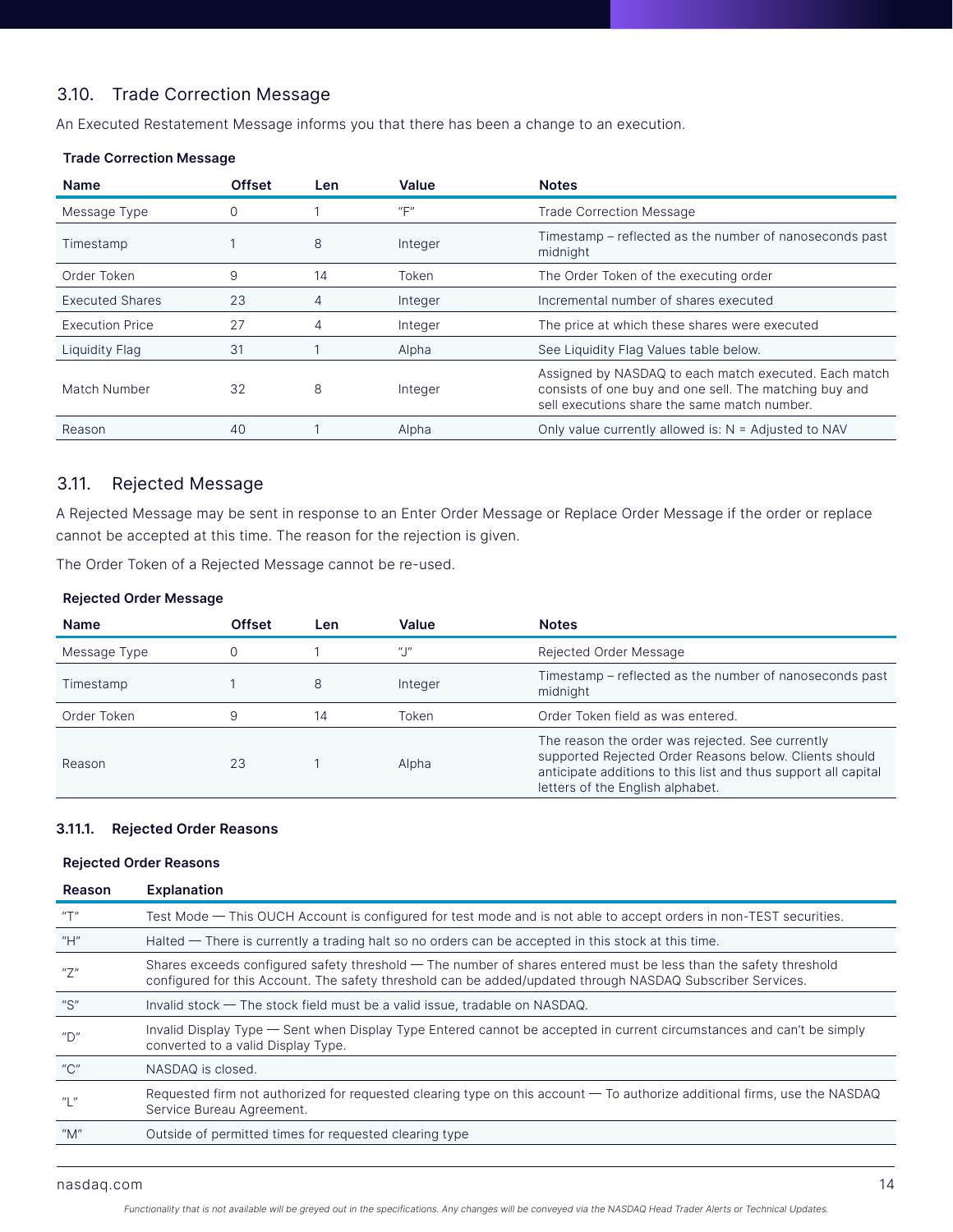#### Rejected Order Reasons

| Reason                                          | <b>Explanation</b>                                                                                                                                                                                                                                                                       |
|-------------------------------------------------|------------------------------------------------------------------------------------------------------------------------------------------------------------------------------------------------------------------------------------------------------------------------------------------|
| $^{\prime\prime}$ R $^{\prime\prime}$           | This order is not allowed in this type of cross (stock or time restrictions).                                                                                                                                                                                                            |
| "Х"                                             | Invalid price                                                                                                                                                                                                                                                                            |
| "N"                                             | Invalid Minimum Quantity                                                                                                                                                                                                                                                                 |
| $^{\prime\prime}O^{\prime\prime}$               | Other                                                                                                                                                                                                                                                                                    |
| "W"                                             | Invalid Mid-point Post Only Price                                                                                                                                                                                                                                                        |
| $^{\prime\prime}$ <sup><math>\circ</math></sup> | There is no reference price in the 9:28 a.m. ET NOII dissemination and no previous day's closing price, or there is no<br>reference price in the 3:50 p.m. and 3:55 p.m. ET NOII dissemination, and so no LOO or LOC orders, respectively, can be<br>accepted in this stock at this time |
| "q"                                             | Midpoint Peq orders are not accepted in a crossed market                                                                                                                                                                                                                                 |
| "U"                                             | LOO Order priced more aggressively than either the 9:28 a.m. ET NOII reference price or the previous day's closing price; or<br>LOC Order priced more aggressively than either the 3:50 p.m. or 3:55 p.m. NOII reference prices                                                          |
| "n"                                             | Order notional size is more than maximum notional allowed                                                                                                                                                                                                                                |

#### 3.11.2. PRM Rejected Order Reasons

#### PRM Rejected Order Reasons

| Reason                                  | <b>Explanation</b>            |
|-----------------------------------------|-------------------------------|
| "a"                                     | Reject All enabled            |
| "b"                                     | Easy to Borrow (ETB) reject   |
| $^{\prime\prime}$ C $^{\prime\prime}$   | Restricted symbol list reject |
| ''d''                                   | ISO order restriction         |
| "e"                                     | Odd lot order restriction     |
| "f"                                     | Mid-Point order restriction   |
| "g"                                     | Pre-Market order restriction  |
| "h"                                     | Post market order restriction |
| "i"                                     | Short sale order restriction  |
| "j"                                     | On Open order restriction     |
| "k"                                     | On Close order restriction    |
| $\mu$                                   | Two sided quote reject        |
| $~^{\prime\prime}$ m $~^{\prime\prime}$ | Exceeded shares limit         |
| n''                                     | Exceeded dollar value limit   |

## 3.12. Cancel Pending Message

A Cancel Pending Message is sent in response to a cancel request for a cross order during a pre-cross late period signifying that it cannot be canceled at this time, but any unexecuted portion of this order will automatically be canceled immediately after the cross completes.

This message will only be sent once for a given token. Duplicate cancel requests for the same token will be ignored by OUCH.

#### Cancel Pending Message

| <b>Name</b>  | Offset | Len | Value                | <b>Notes</b>                                                        |
|--------------|--------|-----|----------------------|---------------------------------------------------------------------|
| Message Type |        |     | $^{\prime\prime}$ D" | Cancel Pending Message                                              |
| Timestamp    |        |     | Integer              | Timestamp – reflected as the number of nanoseconds past<br>midnight |
| Order Token  |        | 14  | Token                | Order Token for the order that has its cancel pended                |
|              |        |     |                      |                                                                     |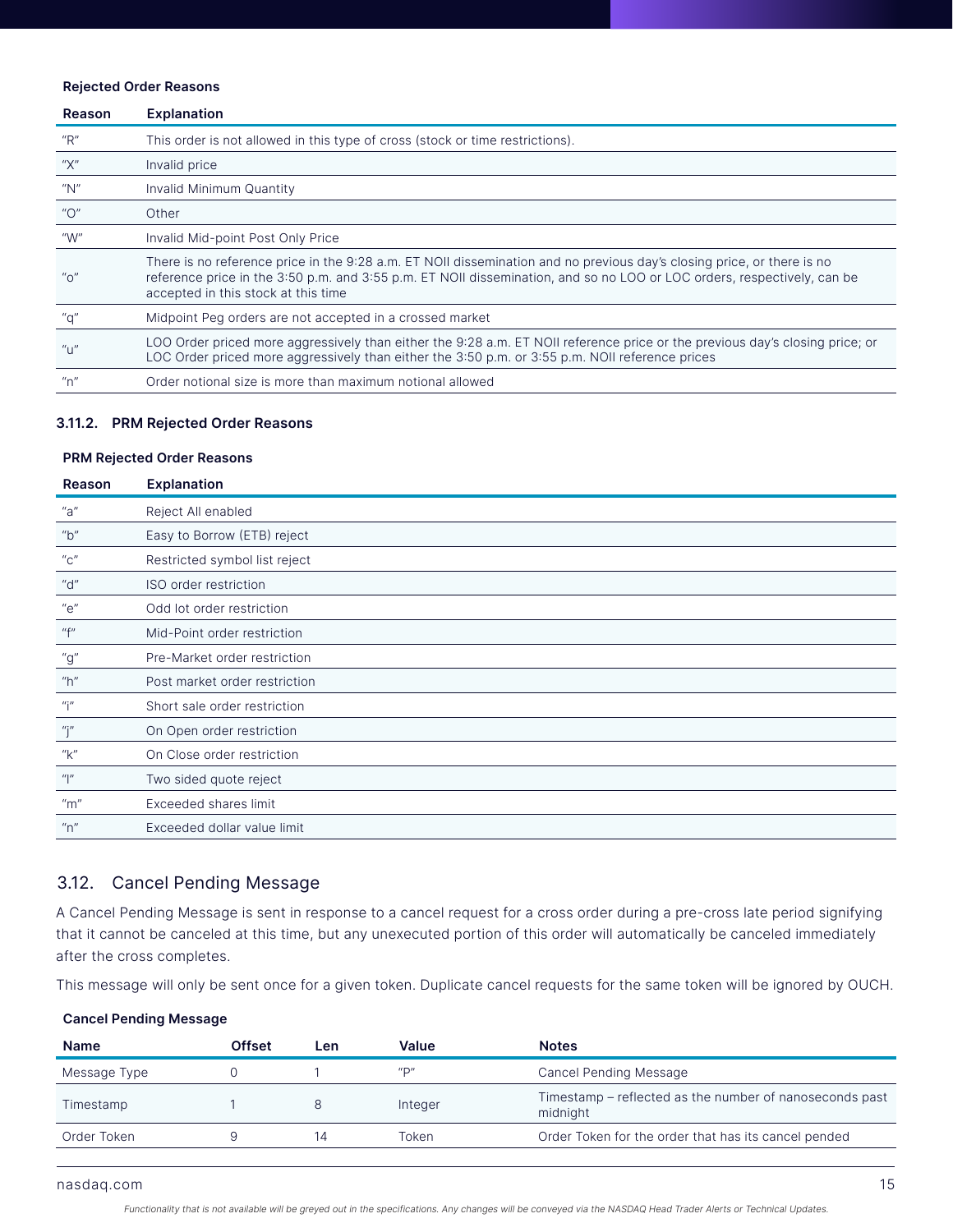## 3.13. Cancel Reject Message

A Cancel Reject Message is sent in response to a partial cancel request (with non-zero "intended order size") for a cross order during a pre-cross late period signifying that it cannot be partially canceled at this time. No automatic cancel will be scheduled for this order. Clients could repeat their request for any unexecuted portion of the order after the cross completes.

This message will only be sent once for a given token. Duplicate cancel requests for the same token will be ignored by OUCH.

## Cancel Reject Message

| <b>Name</b>  | Offset | Len | Value     | <b>Notes</b>                                                         |
|--------------|--------|-----|-----------|----------------------------------------------------------------------|
| Message Type |        |     | $\mu_{1}$ | Cancel Reject Message                                                |
| Timestamp    |        |     | Integer   | Timestamp – reflected as the number of nanoseconds past<br>midnight. |
| Order Token  |        | 14  | Token     | Order Token for the order that was cancel-rejected                   |

## 3.14. Order Priority Update Message

Order Priority Update Message

A Priority Update Message is sent whenever priority of the order has been changed by the system.

| <b>Name</b>            | <b>Offset</b> | <b>Len</b> | Value     | <b>Notes</b>                                                                                                                                                      |
|------------------------|---------------|------------|-----------|-------------------------------------------------------------------------------------------------------------------------------------------------------------------|
| Message Type           |               |            | $u \pm n$ | Order Priority Update Message                                                                                                                                     |
| Timestamp              |               | 8          | Integer   | Timestamp – reflected as the number of nanoseconds past<br>midnight.                                                                                              |
| Order Token            | 9             | 14         | Token     | This is the order Token of the order whose priority has<br>been updated                                                                                           |
| Price                  | 23            | 4          | Integer   | The limit price of the order.                                                                                                                                     |
|                        |               |            |           | The display type for the order.                                                                                                                                   |
|                        |               |            |           | " $Y''$ = Anonymous - Price to Comply                                                                                                                             |
| Order Reference Number | 28            | 8          | Integer   | The day-unique Order Reference Number assigned by<br>NASDAQ to this order. As a result of the updated priority, a<br>new order reference number will be assigned. |
| Display                | 27            |            | Alpha     |                                                                                                                                                                   |

## 3.15. Order Modified Message

An Order Modified Message is sent in response to an order modify request.

#### Order Modified Message

| <b>Name</b>               | <b>Offset</b> | Len | Value   | <b>Notes</b>                                                         |
|---------------------------|---------------|-----|---------|----------------------------------------------------------------------|
| Message Type              |               |     | "M"     | Order Modified Message                                               |
| Timestamp                 |               | 8   | Integer | Timestamp – reflected as the number of nanoseconds past<br>midnight. |
| Order Token               |               | 14  | Token   | This is the order Token of the order that was modified               |
| <b>Buy/Sell Indicator</b> | 23            |     | Alpha   | Buy/sell indicator as entered.                                       |
| <b>Shares</b>             | 24            | 4   | Integer | Total number of shares outstanding                                   |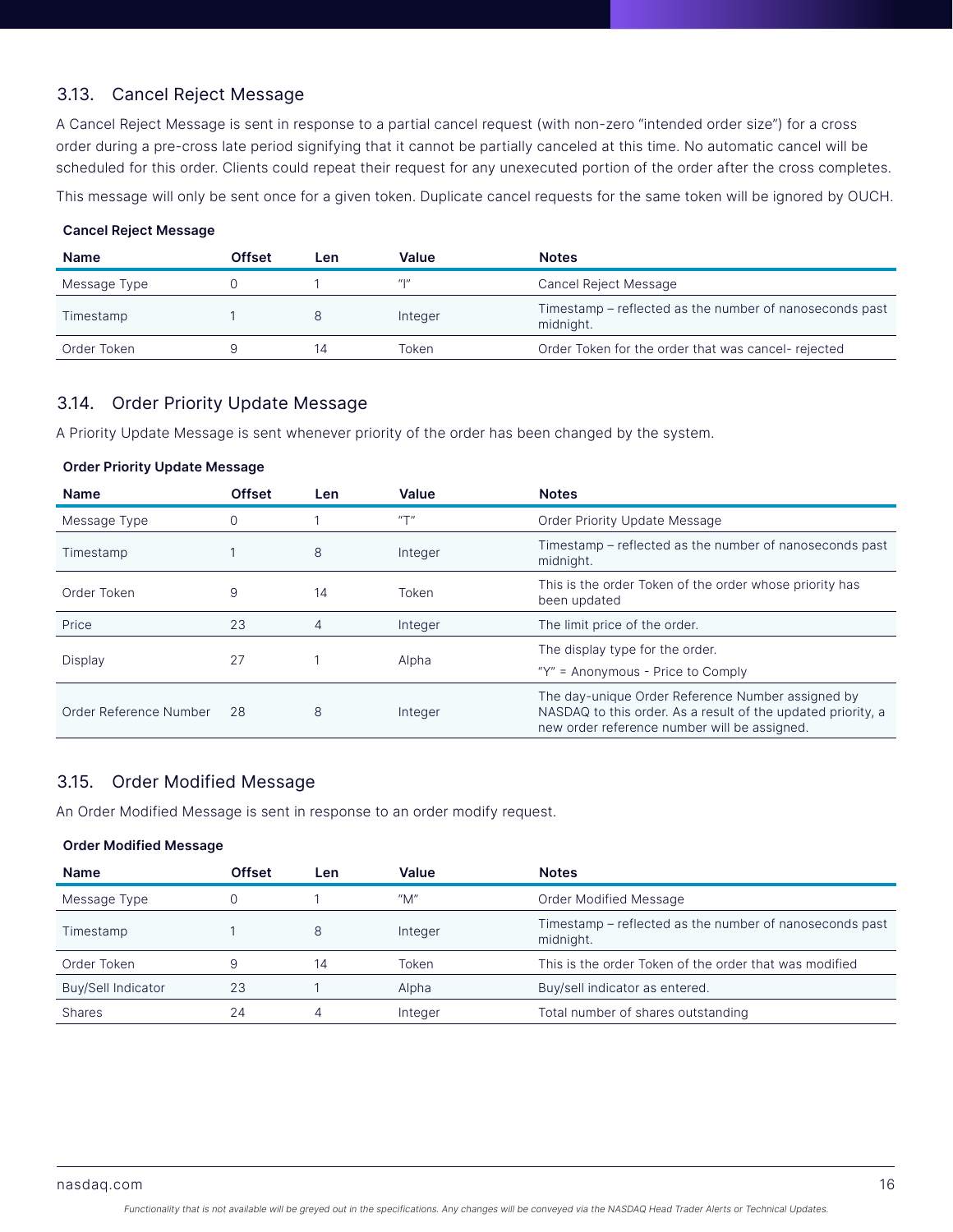## 3.16. Trade Now Message

The Trade Now Message is used to request that an order remove against any available shares of locking contra-side orders. Usage of the Trade Now Message will not affect order priority on the book

## Trade Now Message

| <b>Name</b>  | Offset | Len | Value   | <b>Notes</b>                                                         |
|--------------|--------|-----|---------|----------------------------------------------------------------------|
| Message Type |        |     | "N"     | Order Modified Message                                               |
| Timestamp    |        |     | Integer | Timestamp - reflected as the number of nanoseconds past<br>midnight. |
| Order Token  |        | 14  | Token   | This is the order Token of the order that was modified               |

# 4. Support

If you have any questions or comments about this specification, email tradingservices@nasdaq.com. We welcome suggestions for new features or improvements.

# 5. Revision History

| <b>Version</b> | Date       | <b>Revision</b>                                                                                           |
|----------------|------------|-----------------------------------------------------------------------------------------------------------|
|                |            | Derived Version 4.2 from Version 4.1.                                                                     |
| 4.2            | 04/25/2012 | Added the order modify message (incoming). Added the order modified message (outgoing)                    |
|                |            | Added the order priority update message (outgoing)                                                        |
|                |            | Added liquidity flag values "7", "8"                                                                      |
| 4.2            | 10/23/2012 | Added BBO weighting indicator values "S", "N"                                                             |
|                |            | Greyed out order modify message and added footer about new functionality                                  |
|                |            | Revised the order modify message to indicate loss of priority if shares are increased                     |
| 4.2            | 01/10/2013 | Added Customer type field to the enter order message Added liquidity flags "d", "e", "f"                  |
|                |            | Clarified Quantity prevented from trading field.                                                          |
| 4.2            | 01/28/2013 | Added liquidity flags "6"                                                                                 |
| 4.2            |            | Added Display values "O", "T", "Q" Added Cross type value "R"                                             |
|                | 02/05/2013 | Added liquidity flags "j", "r", "t" Removed liquidity flag "W"                                            |
| 4.2            | 02/25/2013 | Greyed out liquidity flags "d", "f"                                                                       |
| 4.2            | 09/23/2013 | Added display values "W","L" to acknowledgement message                                                   |
| 4.2            | 06/09/2014 | Updated the formatting of the document to make more standardized across the specs                         |
| 4.2            | 12/09/2014 | Added "W" rejected order reason                                                                           |
|                |            | Added Liquidity flag values "0", "4", "5", "g"                                                            |
| 4.2            | 01/15/2015 | Modified the definitions of liquidity flag values "M", "L", "K" Added "C" cancelled order reason          |
| 4.2            | 03/23/2015 | Added cancel reasons "E", "X"                                                                             |
| 4.2            | 06/04/2015 | Added display value "W"                                                                                   |
| 4.2            | 06/08/2015 | Greyed out cancel order reasons "E", "X"                                                                  |
| 4.2            | 06/23/2015 | Updated description for cancel reason "E" Removed cancel reason "X"                                       |
| 4.2            | 08/03/2015 | Corrected section numbering for outbound messages                                                         |
| 4.2            | 12/23/2015 | Added cancel reasons "H", "K", "X"                                                                        |
| 4.2            | 01/11/2016 | Revised description of Liquidity flag values "4", "5", "6", "g" Added Liquidity flag values "a", "x", "y" |